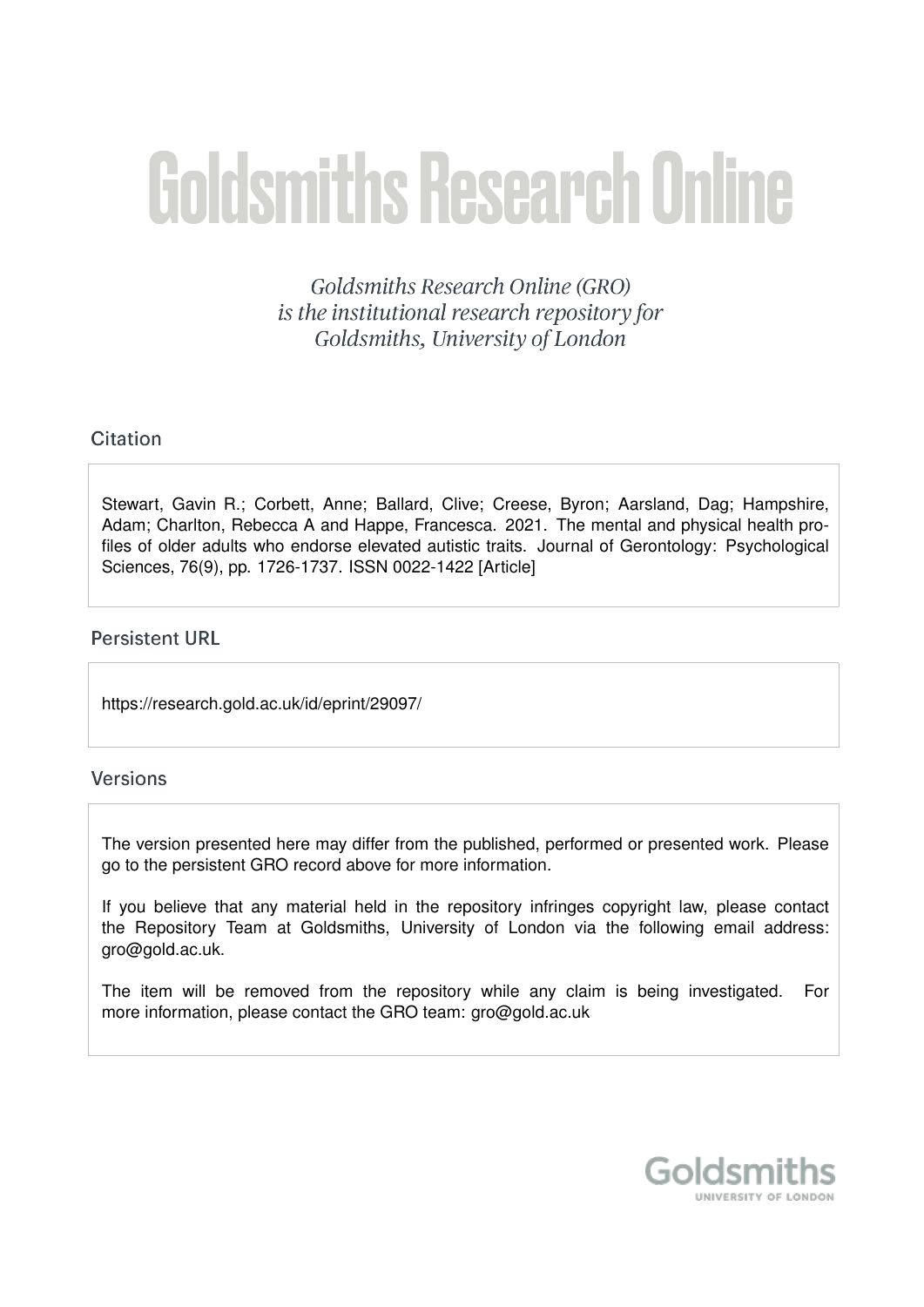**The mental and physical health profiles of older adults who endorse elevated autistic traits.**

Gavin R. Stewart<sup>1\*</sup> MSc; Anne Corbett<sup>2</sup> PhD; Clive Ballard<sup>2</sup> MD; Byron Creese<sup>2</sup> PhD; Dag Aarsland<sup>1</sup> PhD; Adam Hampshire<sup>3</sup> PhD; Rebecca A. Charlton<sup>4+</sup> PhD; Francesca Happé<sup>1+</sup> PhD

<sup>1</sup> Institute of Psychiatry, Psychology and Neuroscience, King's College London, UK, SE5

8AF

<sup>2</sup> College of Medicine and Health, University of Exeter, UK, EX1 2LU

<sup>3</sup> Department of Medicine, Imperial College London, UK, SW7 2AZ

<sup>4</sup> Department of Psychology, Goldsmiths University of London, UK, SE14 6NW

\* Corresponding author, gavin.stewart@kcl.ac.uk

+ Joint senior authors

Accept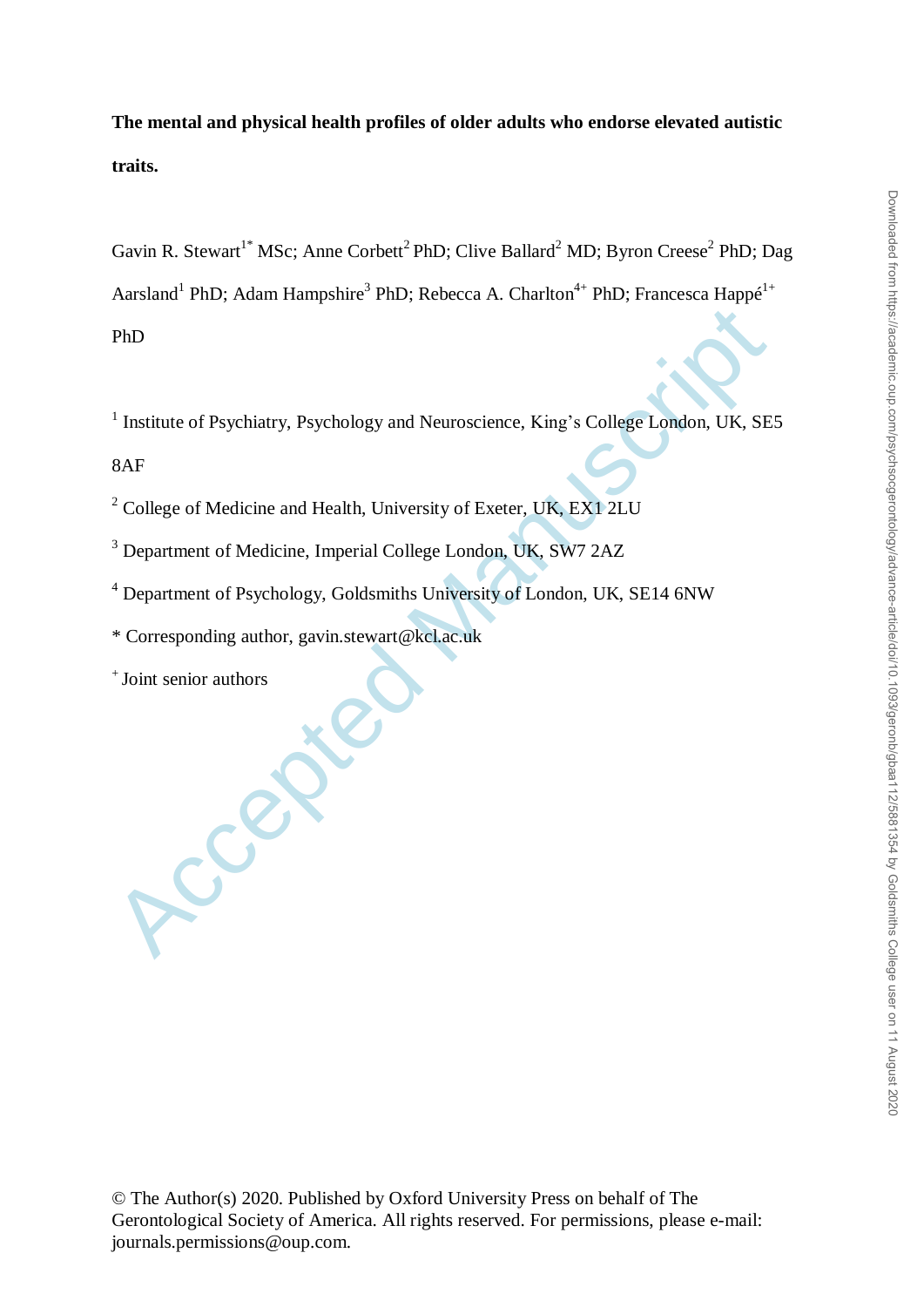#### **Abstract**

**Objective**: The mental and physical health profile of autistic people has been studied in adolescence and adulthood, with elevated rates of most conditions being reported. However, this has been little studied taking a dimensional approach to autistic traits, and in older age.

Methods: A total of 20,220 adults aged 50-81 years from the PKOTECT study represented persistent socio-communicative traits characteristic of aure whether they experienced persistent socio-communicative traits characterist **Methods**: A total of 20,220 adults aged 50-81 years from the PROTECT study reported whether they experienced persistent socio-communicative traits characteristic of autism. Approximately 1%, 276 individuals, were identified as endorsing elevated autistic traits in childhood and currently, henceforth the "Autism Spectrum Trait" (AST) group. An age and gender matched comparison group was formed of 10,495 individuals who did not endorse any autistic behavioral traits, henceforth the "Control Older Adults" (COA) group. Differences between AST and COA groups were explored in self-reported psychiatric diagnoses, self-reported symptoms of current depression and anxiety, and self-reported physical health diagnoses. Associations were also examined between autistic traits and health across the whole sample.

**Results**: The AST group reported significantly elevated rates of psychiatric diagnoses compared to COAs. Additionally, the AST group showed significantly higher self-reported symptoms of current depression and anxiety than COAs. However, few differences were observed in individual physical health conditions, and no differences in total co-occurring physical diagnoses between groups. Similar associations between autistic traits and health were also found taking a dimensional approach across the whole sample.

**Discussion**: These findings suggest that older adults with elevated autistic traits may be at greater risk of poorer mental, but not physical, health in later life. Future studies should incorporate polygenic scores to elucidate the possible genetic links between propensity to autism/high autistic traits and to psychiatric conditions, and to explore whether those with elevated autistic traits experience particular barriers to mental health care.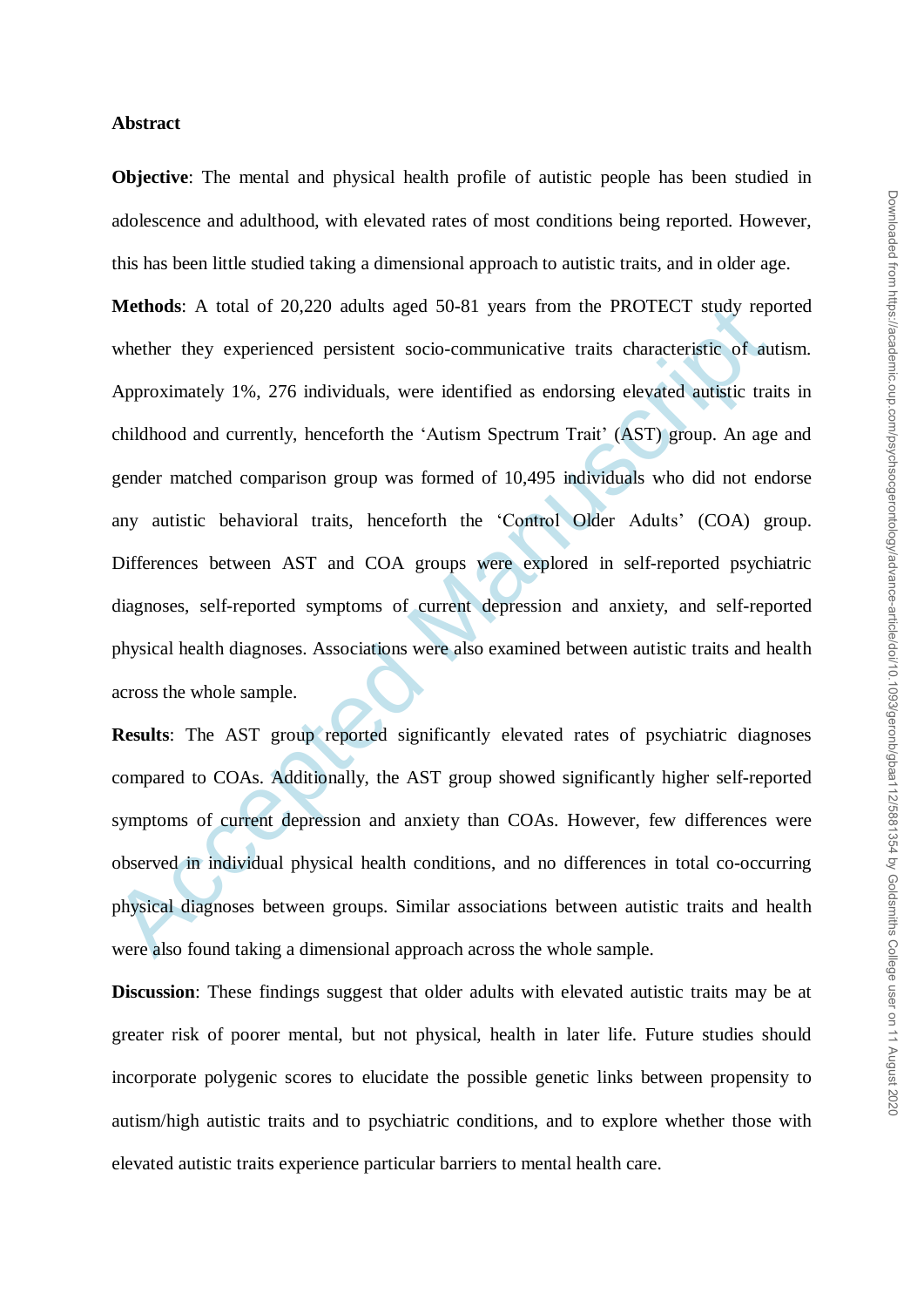**Key Words:** Autistic Traits, ASD, Mental Health, Physical Health

Accepted Manuscript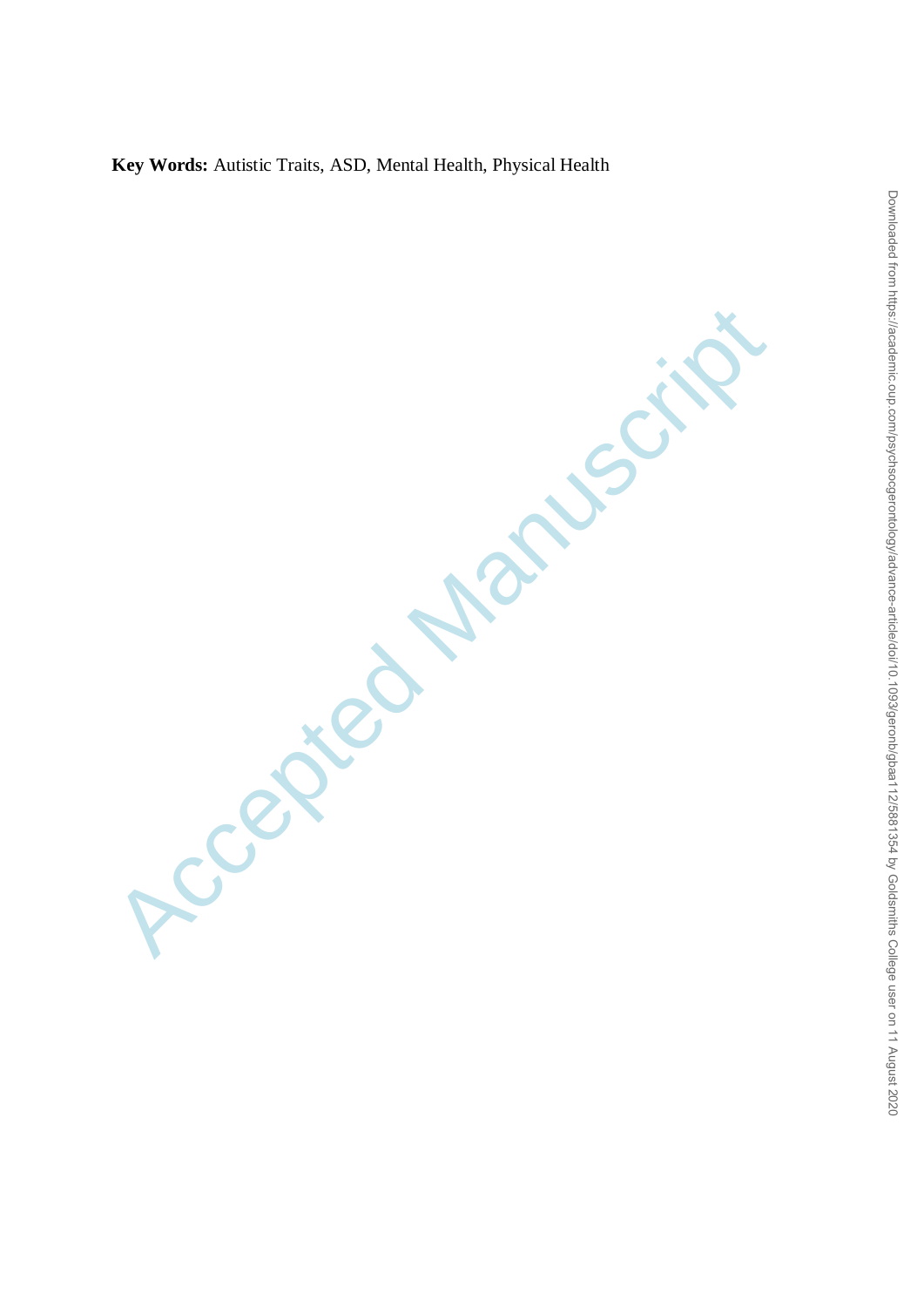#### **INTRODUCTION**

Autism Spectrum Disorder (ASD) is increasingly seen as lying at the end of a dimension of socio-communicative difficulties, with overlapping genetic influences operating on diagnosed ASD and on sub-clinical autistic traits in the general population (Bralten et al., 2018). Taking this dimensional trait-wise approach increases statistical power by examining individuals with high levels of autistic characteristics who nonetheless fall below the diagnostic threshold for ASD. This technique may be particularly useful for exploring autism-related issues in understudied groups, such as in older age. One reason for autism being under-researched beyond middle adulthood is that the changes to diagnostic criteria over the past 50 years have made it challenging to recruit older autistic adults (Stuart-Hamilton, Griffith, & Totsika, 2010); thus we know relatively little about co-occurring mental and physical health conditions for this aging population.

with high levels of autistic characteristics who nonetheless fall below the diagnostic thres<br>for ASD. This technique may be particularly useful for exploring autism-related issue<br>understudied groups, such as in older age. Several clinical and population-based studies have documented that autistic children and adults experience increased rates of almost all mental health difficulties when compared to neurotypical individuals (Bishop-Fitzpatrick & Rubenstein, 2019; Croen et al., 2015; Hand, Angell, Harris, & Carpenter, 2019; Lever & Geurts, 2016; Lugo-Marín et al., 2019; Rydzewska et al., 2019; Simonoff et al., 2008). An association has also been reported between elevated (but subclinical) autistic traits and mental health problems. Lundström et al. (Sebastian Lundström et al., 2015) first explored this association, in two large Swedish population-based twin cohorts, reporting increasing risk of anxiety, conduct problems, depression, substance/alcohol abuse and ADHD with increasing levels of autistic traits in children and adults. Children with elevated autistic traits have been found to report more emotional problems than those with low autistic traits (Posserud, Hysing, Helland, Gillberg, & Lundervold, 2018; Tick et al., 2016), with depressive symptoms being reported to increase throughout childhood into adolescence (Rai et al., 2018). These emotional problems have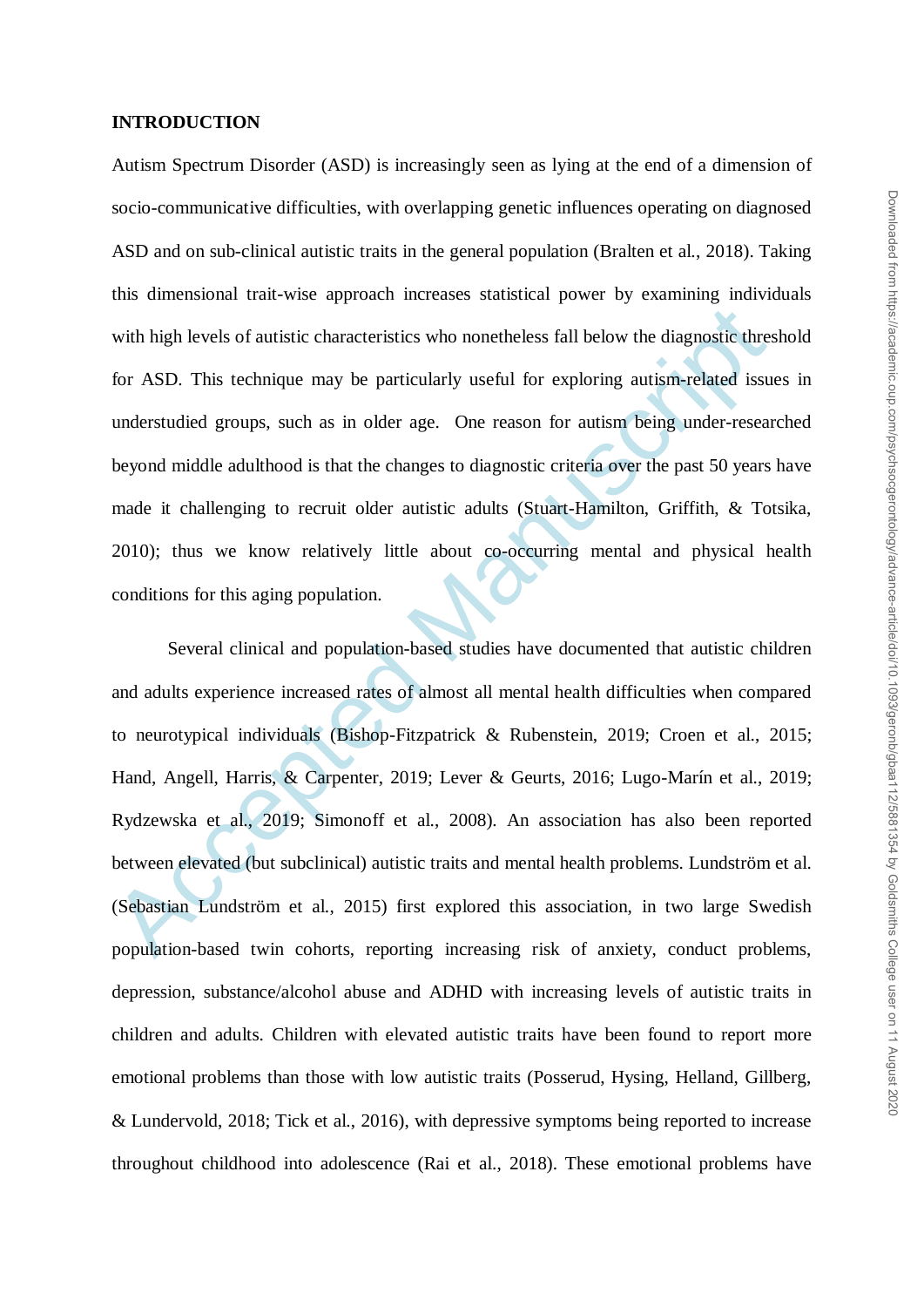also been found to occur in young adulthood and mid-life, including elevated rates of depression and anxiety (Howlin, Moss, Savage, Bolton, & Rutter, 2015; Rosbrook & Whittingham, 2010). While psychiatric difficulties in later life have been less studied, elevated rates of depression and anxiety symptoms have also been reported by older adults with high versus low autistic traits (Stewart, Charlton, & Wallace, 2018).

Elevated autistic traits have also been reported in groups with other psychiatagnoses. Mid-life (Radtke et al., 2019) and older adults (Geurts, Stek, & Comijs, 2<br>with chronic depression have been found to report elevated a Elevated autistic traits have also been reported in groups with other psychiatric diagnoses. Mid-life (Radtke et al., 2019) and older adults (Geurts, Stek, & Comijs, 2016) with chronic depression have been found to report elevated autistic traits compared to those not meeting diagnostic criteria for a depressive disorder. Meta-analyses of studies exploring clinical data from anorexia nervosa patients have identified elevated autistic traits, notably impaired socio-communicative ability and cognitive flexibility (Westwood et al., 2016). Up to 30% of schizophrenia patients demonstrate elevated autistic traits (Barlati, Deste, Gregorelli, & Vita, 2019), and these have also been documented in those with borderline personality disorder (Dell"Osso et al., 2018), and amongst individuals experiencing suicidal thoughts and behaviors (Richards et al., 2019). These studies suggest shared genetic variance between autistic traits and psychiatric conditions more broadly.

Autistic adults show elevated rates of not only psychiatric problems, but also physical health problems compared to non-autistic adults (for review see Cashin, Buckley, Trollor, & Lennox, 2018). Based on analysis of medical insurance records of young and mid-life autistic adults (Croen et al., 2015) and older autistic adults (Hand et al., 2019), increased rates of autoimmune, cardiovascular, gastrointestinal, neurological, and metabolic disorders have been reported when compared to age and gender matched non-autistic adults*.* Furthermore, an epidemiological study using 2011 census data from Scotland, found that 21% of males and 31% of females (aged 25 years or older) with an autism diagnosis had a physical disability, compared to 9% of the non-autistic population (OR 6.2) (Rydzewska et al., 2018). To the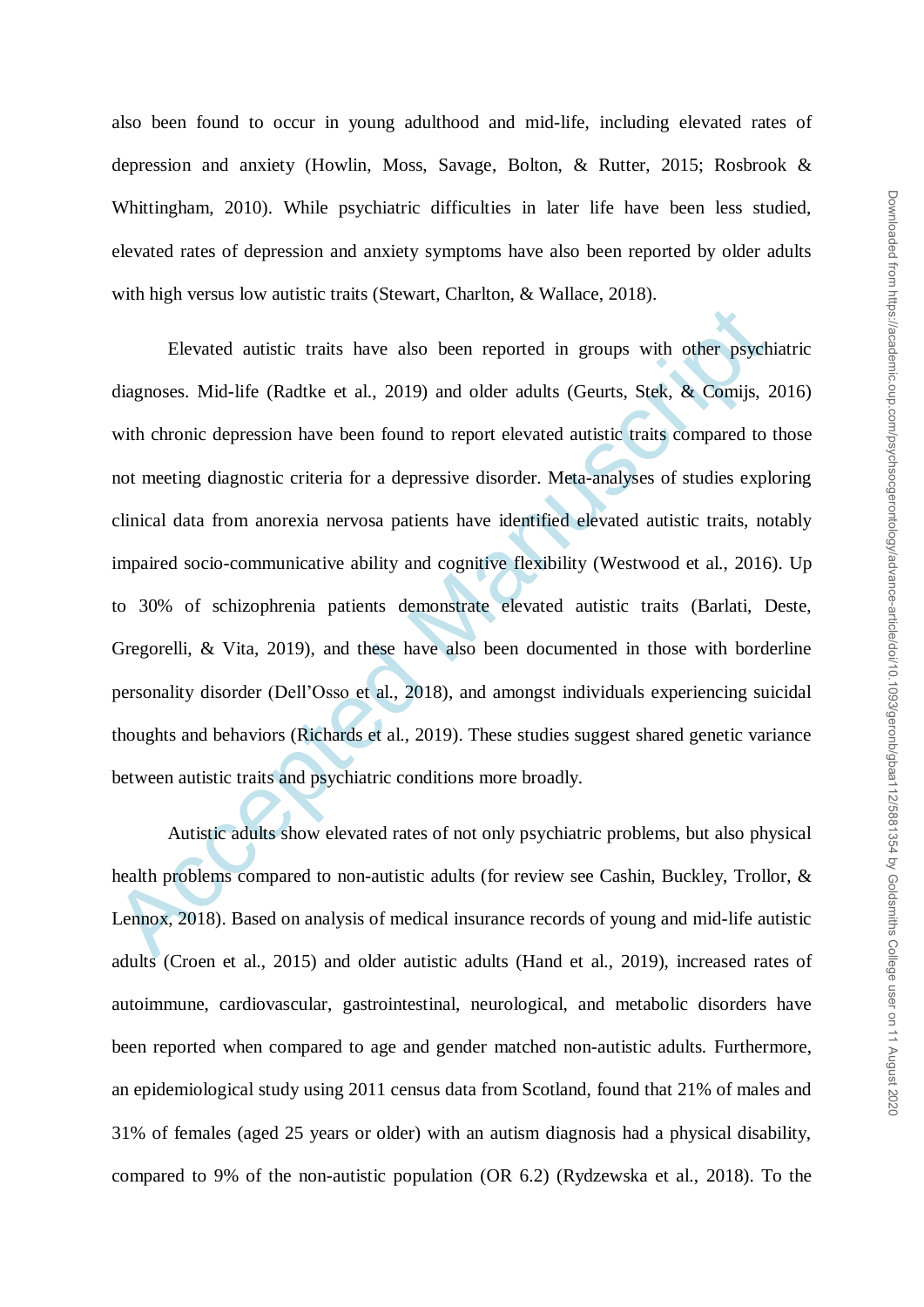authors" knowledge, no studies have explored physical health difficulties in relation to subclinical autistic traits.

word is steadily increasing. As ASD has a prevalence rate of around 1% across the lift (Lai, Lombardo, & Baron-Cohen, 2014), there are approximately 240,000 autistic adults over 50 years old in the UK, 1.1 million in the Despite typical aging also having an impact on health, little is known about aging and ASD (or autistic traits more broadly). Currently, the population of older adults across the world is steadily increasing. As ASD has a prevalence rate of around 1% across the lifespan (Lai, Lombardo, & Baron-Cohen, 2014), there are approximately 240,000 autistic adults aged over 50 years old in the UK, 1.1 million in the USA, and over 18 million worldwide (United Nations, 2019). Despite this, few studies have explored the physical and mental health profile of autistic populations in older adulthood (Happé & Charlton, 2011; Howlin & Taylor, 2015; Mukaetova-Ladinska, Perry, Baron, & Povey, 2012; Stuart-Hamilton et al., 2010). The few studies exploring health in older autistic adults suggest that rates of physical (but not mental) conditions and general health difficulties increase in older age (Croen et al., 2015; Hand et al., 2019; Rydzewska et al., 2019). The Scottish epidemiological study (Rydzewska et al., 2019, 2018) found double the rate of physical disability in autistic males and females aged 65 years or older (42% and 48% respectively), compared to those in the 25-35 years age bracket (14% and 25%). Rates in both age groups were far higher for autistic than non-autistic adults (c. 1.6% at 25-35 years, 20% for  $65+$ ), although the change with age was proportionally larger in the non-autistic group. However, it is currently unknown whether physical or mental health problems are elevated in adults growing older with sub-clinical autistic traits.

The current study investigates the health profile of adults aged 50 years and older who endorsed persistent elevated socio-communicative autistic traits, compared to a control group who did not report any childhood or current autistic traits. Associations between autistic traits and health will also be examined dimensionally across all participants. It is predicted that in older adults elevated autistic traits will be associated with (1) more self-reported psychiatric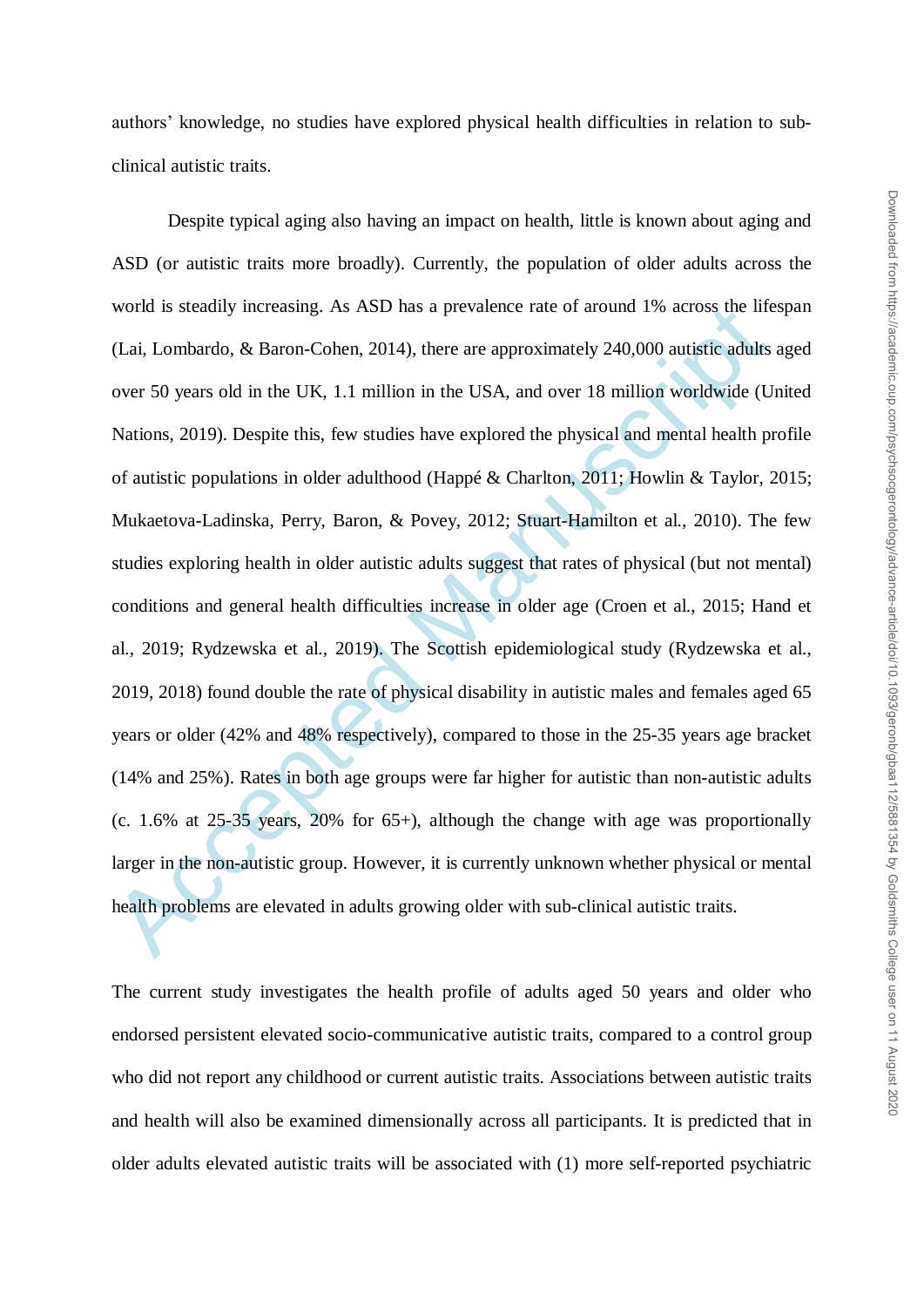diagnoses, (2) more elevated and above clinical cut-off self-reported symptoms of psychiatric difficulties currently, and (3) more self-reported physical diagnoses. These results could contribute to our understanding of aging with autistic traits and highlight potential differences in support and care needs of older adults on the wide autism spectrum.

## **METHODS**

#### *Study Design and Participants*

**METHODS**<br> **Study Design and Participants**<br>
This study uses cross-sectional baseline data from the PROTECT study uses cross-sectional baseline data from the PROTECT study are:<br>
(www.protectstudy.org.uk). Inclusion criteri This study uses cross-sectional baseline data from the PROTECT study (www.protectstudy.org.uk). Inclusion criteria for the PROTECT study are: aged over 50 years, resident in the UK, with good working understanding of English, and able to use a computer with internet access. Participants who have an established diagnosis of dementia are excluded. Participants register online and are required to review the study information sheet and to provide consent via an approved online platform. The PROTECT study received ethical approval from the UK London Bridge National Research Ethics Committee (Ref: 13/LO/1578).

From a total sample of 20,220 participants (female  $n = 14,946, 73.9\%$ ), 276 (1.4%) met our cut-off criteria for the Autism Spectrum Traits (AST) group, see Measures section below for inclusion criteria. To create a Control Older Adults (COA) group, from the remaining 19,944 participants, 4,243 participants were excluded for endorsing any autism spectrum traits. To match the AST and COA groups on mean age/range and gender ratio, a further 5,206 participants were excluded using random participant selection methods, resulting in 10,495 participants in the COA group. See Table 1 for demographic characteristics.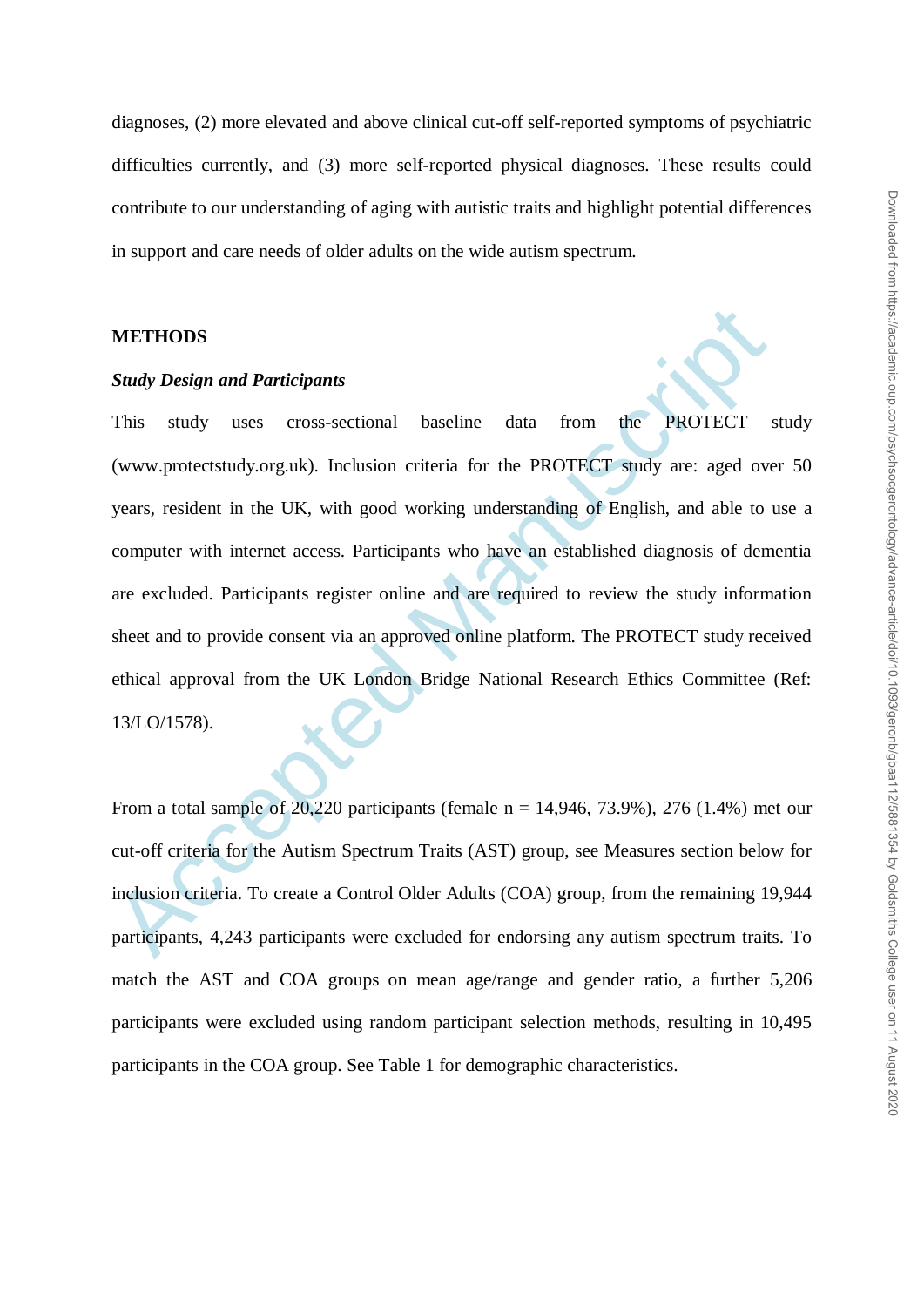To ensure the age- and gender-matched COA group, who endorsed no autistic traits, were not atypical or unrepresentative of the whole PROTECT sample, analyses were repeated comparing the AST group to all other PROTECT participants (n=19,944). A similar pattern of results was observed, therefore, the results reported below are from AST and matched COA groups described above.

#### **TABLE 1 / DEMOGRAPHICS TABLE HERE**

#### *Measures*

TABLE 1/DEMOGRAPHICS TABLE HERE<br>
Measures<br>
Autistic traits – Constraints on the number of items in the PROTECT batter<br>
questionnaires required the construction of a very short, 5-item measure to assess child<br>
and current s Autistic traits – Constraints on the number of items in the PROTECT battery of questionnaires required the construction of a very short, 5-item measure to assess childhood and current socio-communicative traits characteristic of autism. Using a yes/no format, the participant was asked if as a child they had "struggled compared to [their] peers (socially or at school) with: (1) knowing how to get along with other children; (2) understanding other kids" jokes, sarcasm or deception". Further questions asked if the participant "currently find[s] it more difficult than other people to: (1) make and keep friends; (2) understand other people"s perspectives; (3) recognize if someone means something different from what they are saying". Socio-communicative autistic traits were measured as both total number of items endorsed and categorized as above or below a cut-off for high traits. A stringent cut-off was used for categorizing individuals, with those included in the AST group endorsing both the childhood traits plus at least two of the three current traits (total scores  $= 4 - 5/5$ ), while those included in COA group did not endorse any past or current traits.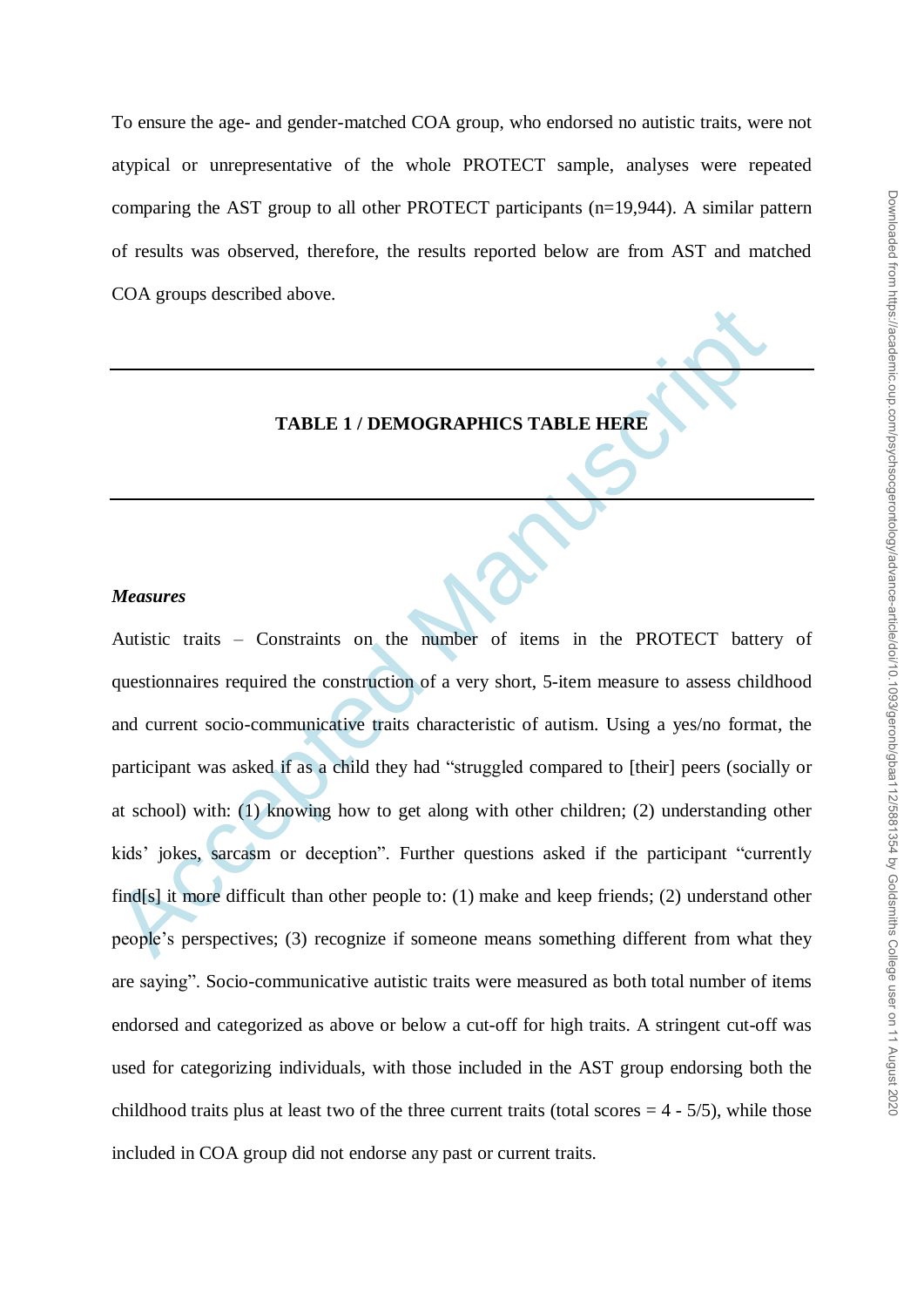(autistic individuals with a diagnosis n=101; non-autistic individuals n=133;<br>supplementary Table 1 for full demographics), moderate to strong positive associations<br>observed between the PROTECT measure and the AQ-10 (auti To validate this bespoke measure, an additional study was conducted to examine associations between the PROTECT Autistic Traits measure and the Autism Quotient (AQ-10; Allison, Auyeung, & Baron-Cohen, 2012), and Ritvo Autism and Asperger"s Diagnostic Screen (RAADS-14; Eriksson, Andersen, & Bejerot, 2013). In the separate validation sample (autistic individuals with a diagnosis  $n=101$ ; non-autistic individuals  $n=133$ ; see supplementary Table 1 for full demographics), moderate to strong positive associations were observed between the PROTECT measure and the AQ-10 (autistic  $r = .51$ ,  $p < .001$ ; nonautistic  $r = .66$ ,  $p < .001$ ), and the RAADS-14 (autistic  $r = .56$ ,  $p < .001$ ; non-autistic  $r = .73$ , *p*<.001). On the PROTECT measure 82.2% of the autistic group and 6.0% of the non-autistic group passed the cut-off described above. This overall sensitivity and specificity was as good as for the established measures; on the AQ-10 77.2% of autistic and 18.0% of non-autistic group passed cut-off, and on RAADS-14, 97.0% of autistic and 33.1% of non-autistic group passed cut-off (see supplementary Table 2 for more details). Good to excellent internal consistency were demonstrated in the validation sample for the PROTECT measure (Cronbach's  $a=0.82$ ), AQ-10 (Cronbach's  $a=0.80$ ), and RAADS-14 (Cronbach's  $a=0.93$ ).

Demographic information – PROTECT participants completed an online demographic information questionnaire, including age, gender, marital status, education history, and employment status.

Self-report medical history – Participants reported whether they have ever received a diagnosis of a variety of psychiatric and physical conditions.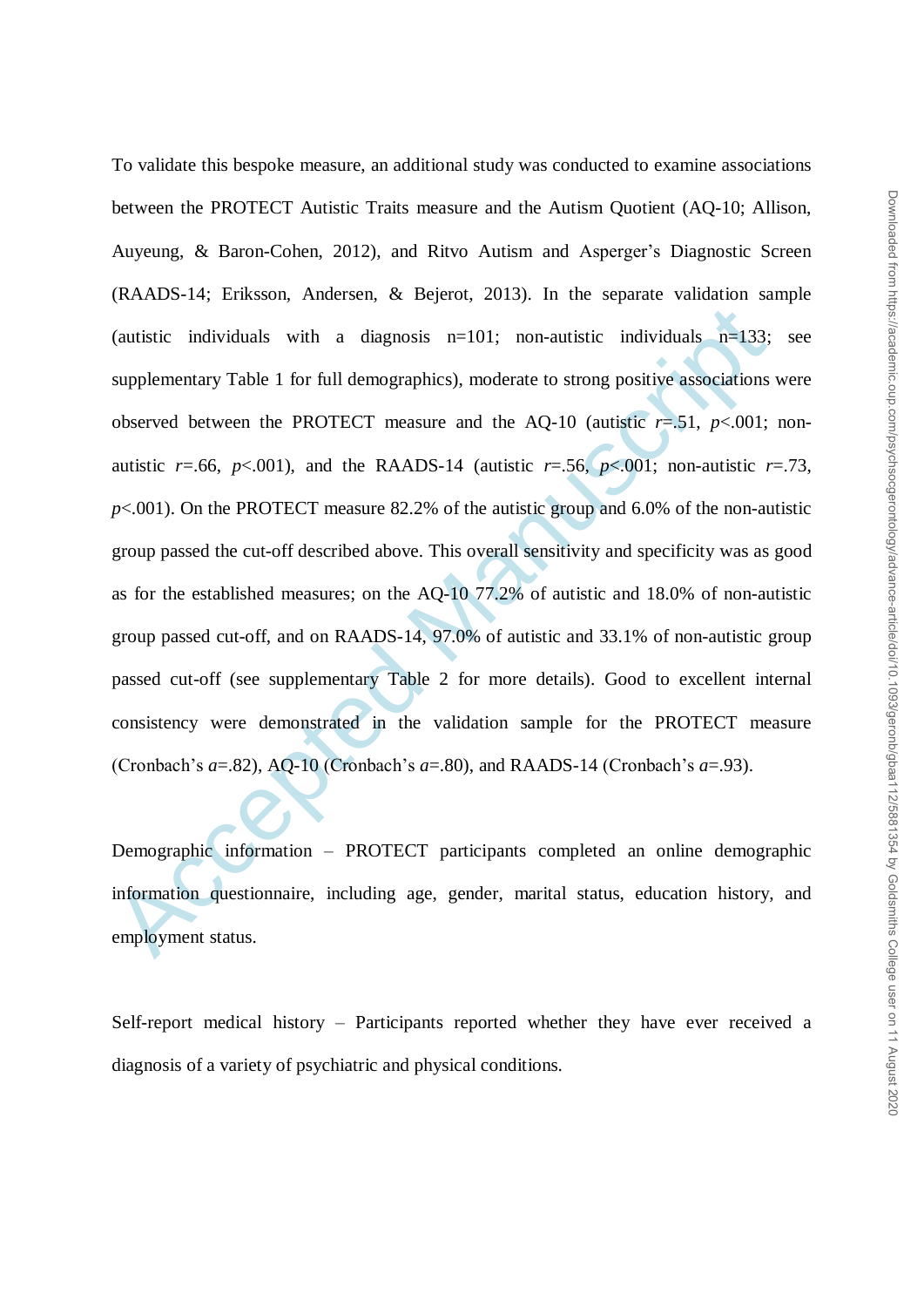Self-report questionnaire measures – Recent depression was measured using the PHQ-9 (Kroenke, Spitzer, & Williams, 2001), a nine-item questionnaire with a 4-point scale which ask the participant to report whether they have been bothered by a range of problems over the past two weeks. Using a cut-off score of ≥10, the PHQ-9 has a sensitivity of 88% and a specificity of 88% for major depressive disorder.

Recent anxiety was measured using the GAD-7 (Spitzer, Kroenke, Williams, & Löwe, 2006), a seven-item questionnaire with a 4-point scale which asks the participant to report whether they have been bothered by a range of problems over the past two weeks. Using a cut-off score of  $\geq$ 10, the GAD-7 has a sensitivity of 89% and a specificity of 82% for generalized anxiety disorder.

## *Statistical Analyses*

Recent anxiety was measured using the GAD-7 (Spitzer, Kroenke, Williams, & Löwe, 20<br>
a seven-item questionnaire with a 4-point scale which asks the participant to report where<br>
they have been bothered by a range of proble All statistical analyses were performed using SPSS (version 25.0; IBM Corp., 2017). Differences between AST and COA in demographic variables were analyzed using  $\chi$ 2 and analysis of variance (ANOVA). χ2 was used to evaluate differences in self-reported mental and physical health diagnoses. ANOVA was used to evaluate differences in self-reported symptoms of current depression and anxiety, with  $\chi$ 2 being used to evaluate differences in the prevalence of above cut-off symptoms.

Among the whole PROTECT sample, point biserial correlations were used to evaluate associations between total autistic traits endorsed (scores  $= 0 - 5$ ) and self-reported mental and physical health diagnoses. Spearman and point biserial correlations were used to evaluate associations between total autistic traits endorsed and self-reported symptoms of current depression and anxiety.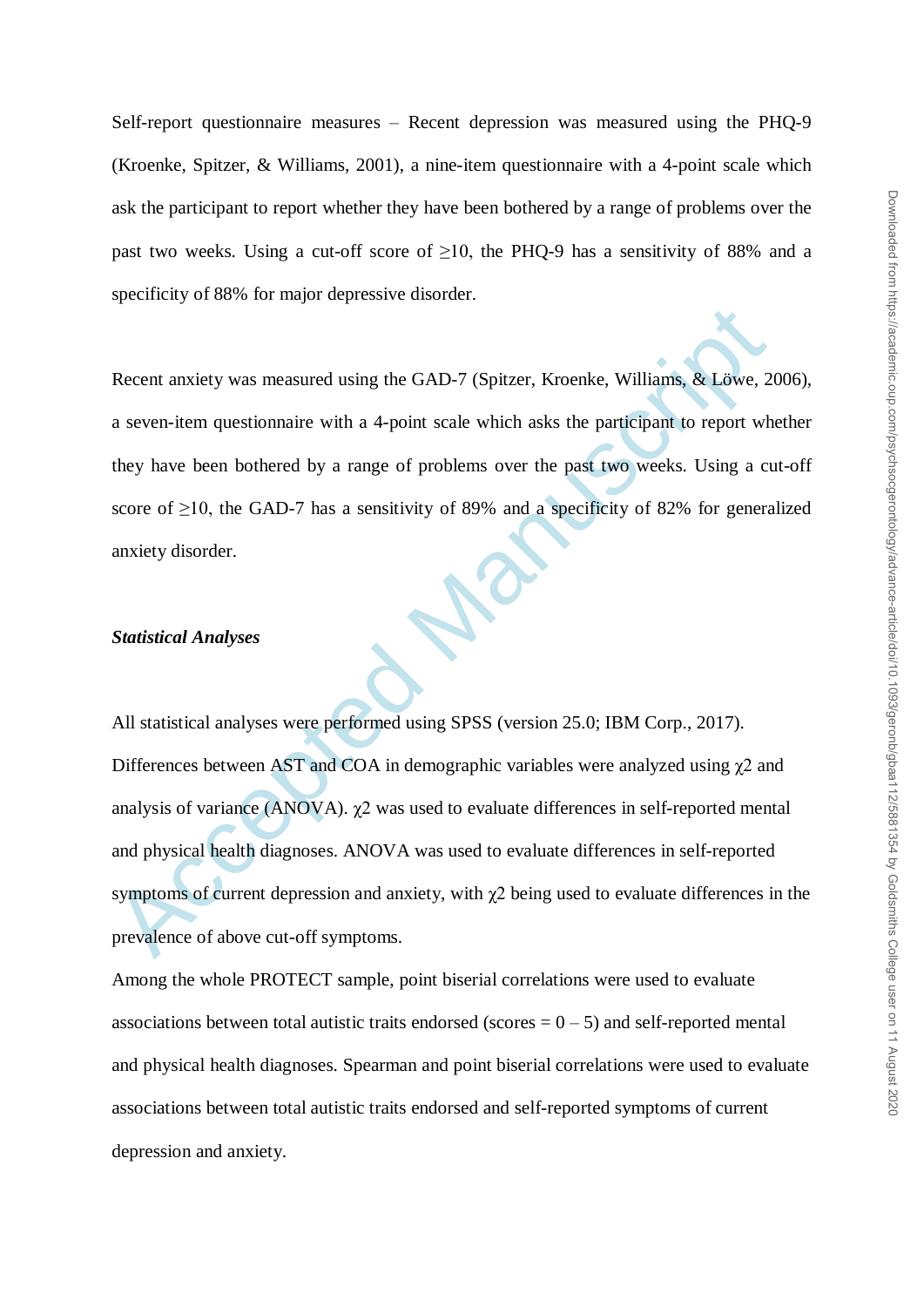Multiple comparisons were controlled for using the False Discovery Rate (FDR; Benjamini & Hochberg, 1995), with an α of 0.05 being used. FDR was applied to all *p*-values, with adjusted α-values being assigned based on the *p*-value rank.

#### **RESULTS**

#### *Demographics*

Table 1 shows demographic characteristics by group and gender. Age, gender ratio, education history and employment status did not differ between the AST and COA groups. Differences between the AST and COA groups were observed in marital status: the AST adults were more likely than COA to be separated or to have never had a partner.

**RESULTS**<br> **Demographies**<br> **Cable 1 shows demographic characteristics by group and gender. Age, gender ratio, eductions and employment status did not differ between the AST and COA groups. Differe<br>
between the AST and COA** Gender differences were observed in marital status in AST and COA, and in education history and employment status in COA. For marital status, COA and AST females were more often widowed, divorced, separated or single, while males were more often married. For education history, COA males more often reported having undergraduate or postgraduate degrees, while females more often reported having school to 18 qualifications. For employment status, COA females were more often employed, while males were more often retired. See supplementary Table 3.

The only significant interaction of group (AST vs. COA) with gender was observed for age. AST males and females were on average closer in age than COA; age mean (SD) male AST  $= 64.28$  (7.34), female AST = 62.34 (6.30), male COA = 65.80 (7.04), female COA = 60.94 (5.93), F(1,10766)=12.80, *p*<.001.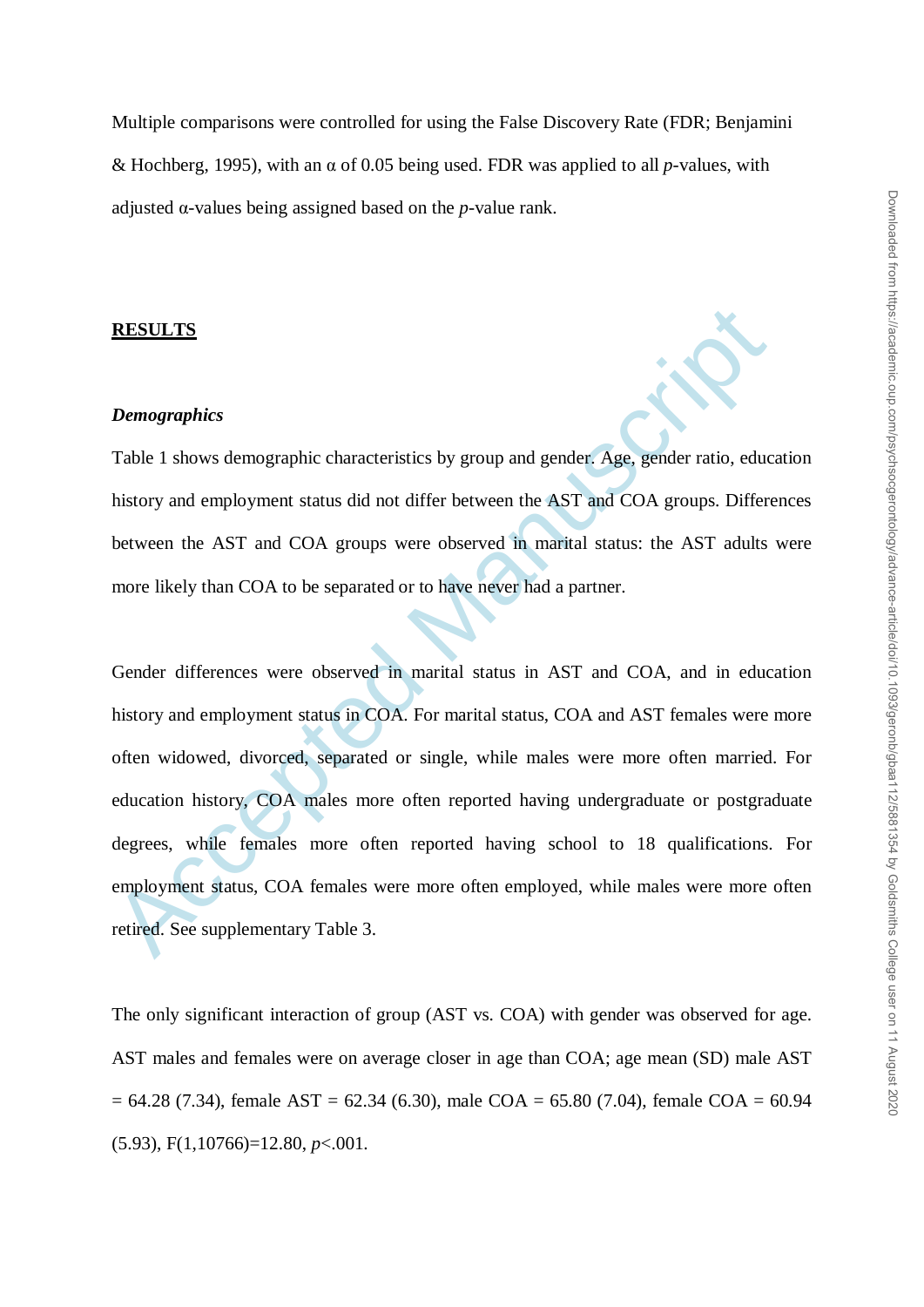Among the whole PROTECT sample, a weak negative association was found between sociocommunicative autistic traits and age  $(r=-.017, p=.015)$ . See supplementary Figure 1 for distribution of socio-communicative autistic traits and supplementary Figure 2 for distribution of age.

#### *Self-report psychiatric diagnoses*

Table 2 shows the frequencies of self-reported psychiatric diagnoses and total number of cooccurring psychiatric conditions by group. The AST group reported significantly higher rates of all psychiatric diagnoses than the COA group, apart from schizophrenia.

Self-report psychiatric diagnoses<br>
Table 2 shows the frequencies of self-reported psychiatric diagnoses and total number o<br>
occurring psychiatric conditions by group. The AST group reported significantly higher<br>
of all psy Overall, only 35 individuals in the PROTECT cohort reported having an ASD diagnosis, 21 (60%) were included in the AST group. Of the remaining 14 adults reporting an ASD diagnosis, six (17%) just missed inclusion in the AST group by endorsing only 3 versus 4/5 items, and the remaining eight (23%) endorsed two or fewer items; none of these individuals were included in the COA group.

# *Numbers of co-occurring conditions*

The AST group reported a significantly higher total number of co-occurring psychiatric diagnoses than those in the COA group, with 67.8% of the AST group reporting one or more psychiatric diagnosis (vs 31.3% in COA) and 17.4% reporting three or more psychiatric diagnoses (vs 2.3% in COA). Age was found to be negatively associated with the total number of co-occurring psychiatric conditions in both the AST  $(r=.11, p<.001)$  and the COA groups (*r*=-.09, *p*<.001).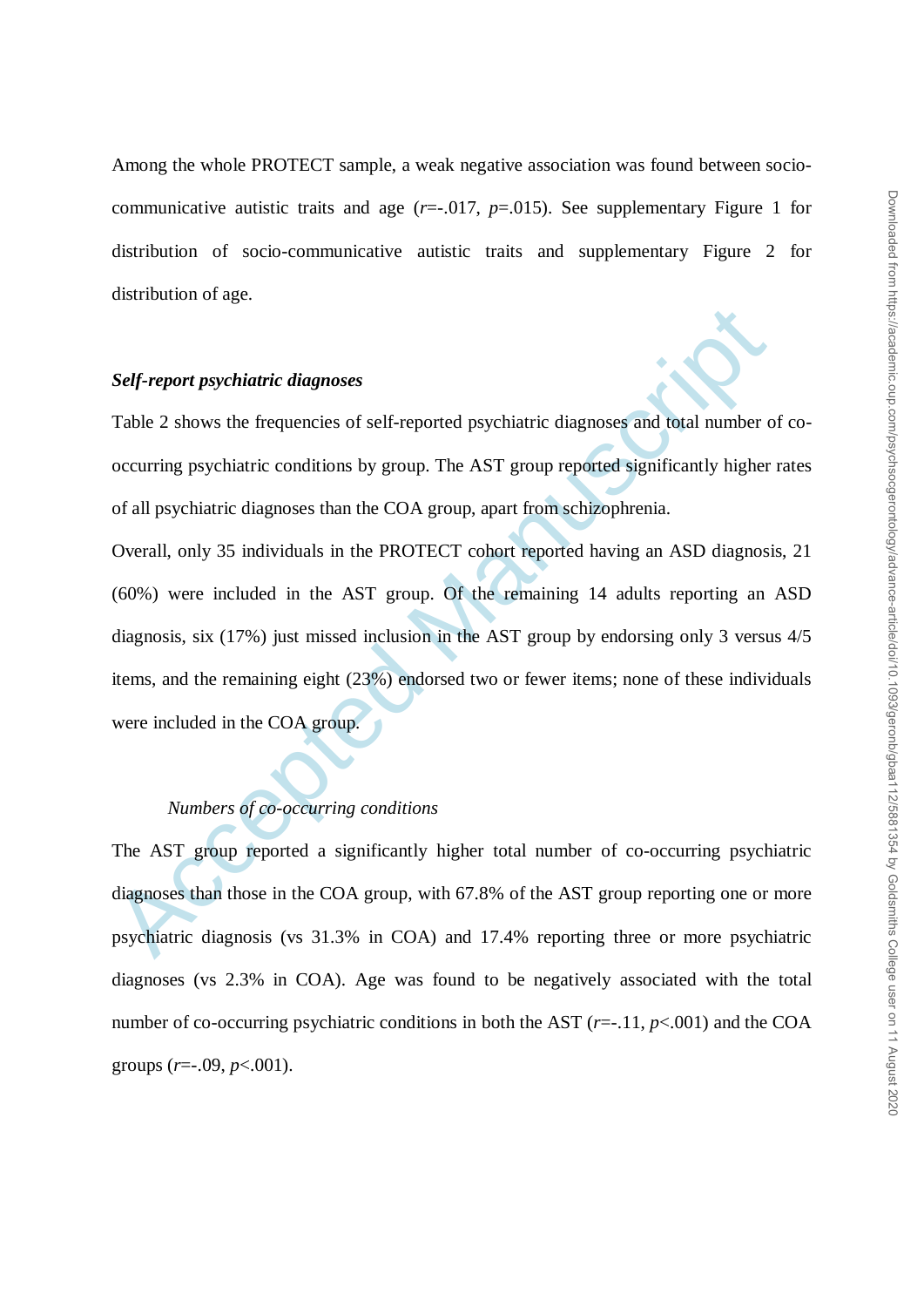#### *Associations among the whole PROTECT sample*

Among the whole PROTECT sample, socio-communicative autistic traits were positively associated with self-reported diagnoses of all psychiatric conditions, excluding schizophrenia (which was very rarely reported). Socio-communicative autistic traits were also positively associated with the total number of psychiatric condition diagnoses. The same pattern of results was observed when controlling for age, correcting for multiple comparisons. See Table 2.

#### *Gender differences in psychiatric conditions*

results was observed when controlling for age, correcting for multiple comparisons.<br>
Table 2.<br> *Gender differences in psychiatric conditions*<br>
Females in the COA group reported more diagnoses of depressive and anxiety diso Females in the COA group reported more diagnoses of depressive and anxiety disorders and eating disorders when compared to COA males. However, the only significant gender difference in the AST group was for anorexia, with AST females reporting more diagnoses than AST males. See supplementary Table 4.

COA females also reported a higher total number of co-occurring psychiatric conditions than COA males, while no gender difference was found in the AST group.

# **TABLE 2 / PSYCHIATRIC HEALTH CONDITIONS TABLE HERE**

#### *Self-report psychiatric symptoms*

Table 3 shows the self-report questionnaire summary data, including numbers passing cutoffs, by group. The AST group reported significantly more symptoms of recent/current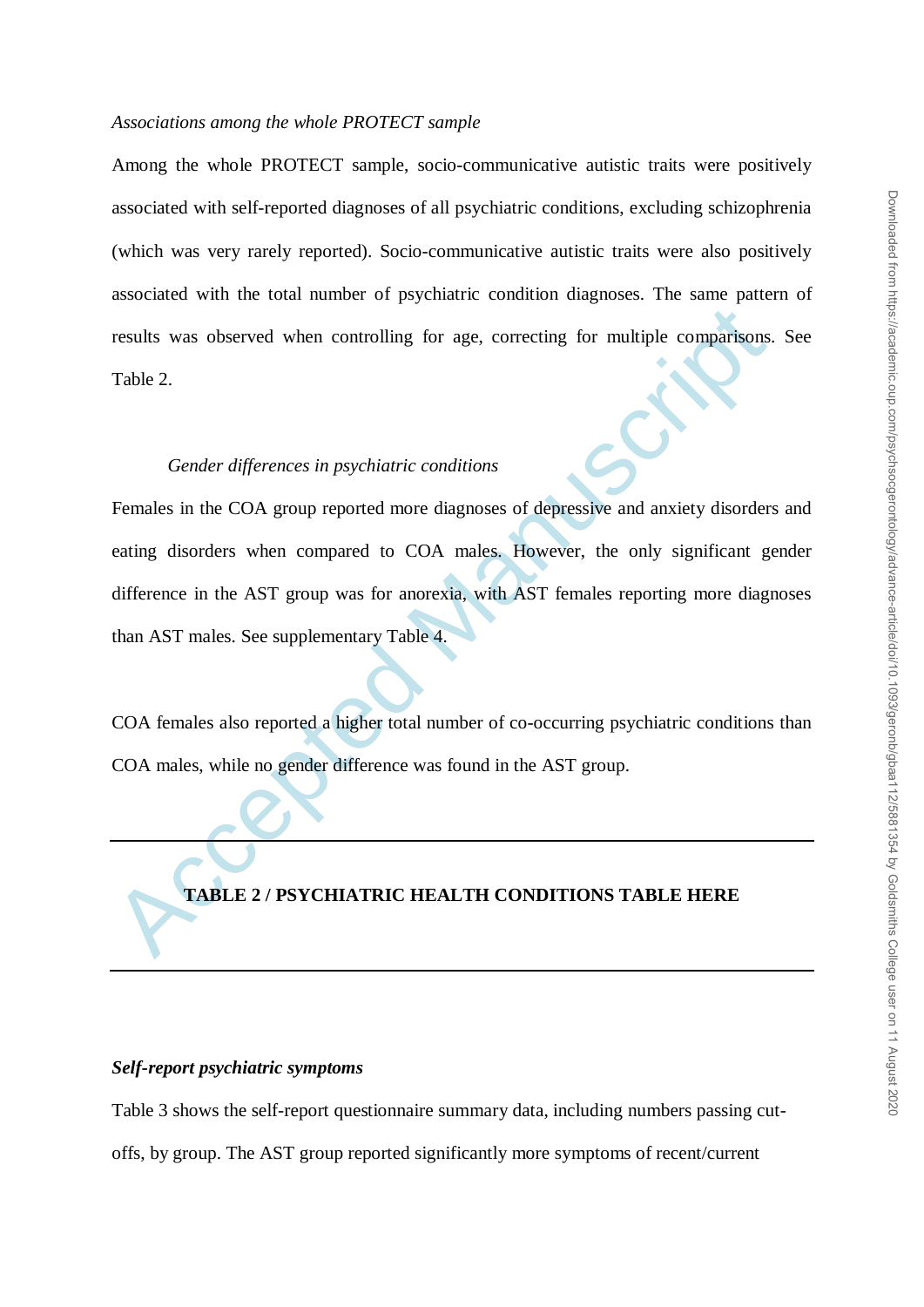depression and anxiety than the COA group. Using questionnaire cut-off scores to identify those with probable clinical symptoms, more individuals in the AST group were above cutoff levels for recent/current depression and anxiety, compared with the COA group.

### *Associations among the whole sample*

Associations among the whole sample<br>
Among the whole PROTECT sample, socio-communicative autistic traits, were positive<br>
associated with self-reported symptoms of current depression and anxiety. So<br>
communicative autistic Among the whole PROTECT sample, socio-communicative autistic traits were positively associated with self-reported symptoms of current depression and anxiety. Sociocommunicative autistic traits were also positively associated with meeting above cut-off levels for recent/current depression and anxiety. The same pattern of results was observed when controlling for age, correcting for multiple comparisons.

#### *Gender differences in psychiatric symptoms*

Females in the COA group reported significantly more symptoms of current depression and anxiety compared to COA males, and more passed clinical cut-offs, while AST males and females did not differ. No interactions of group (AST vs. COA) with gender were observed. See supplementary Table 5.

## **TABLE 3/ SELF-REPORT QUESTIONNAIRE TABLE HERE**

#### *Self-report physical health diagnoses*

Table 4 shows the frequencies of self-reported physical diagnoses and total number of cooccurring physical conditions by group. Few differences were observed between AST and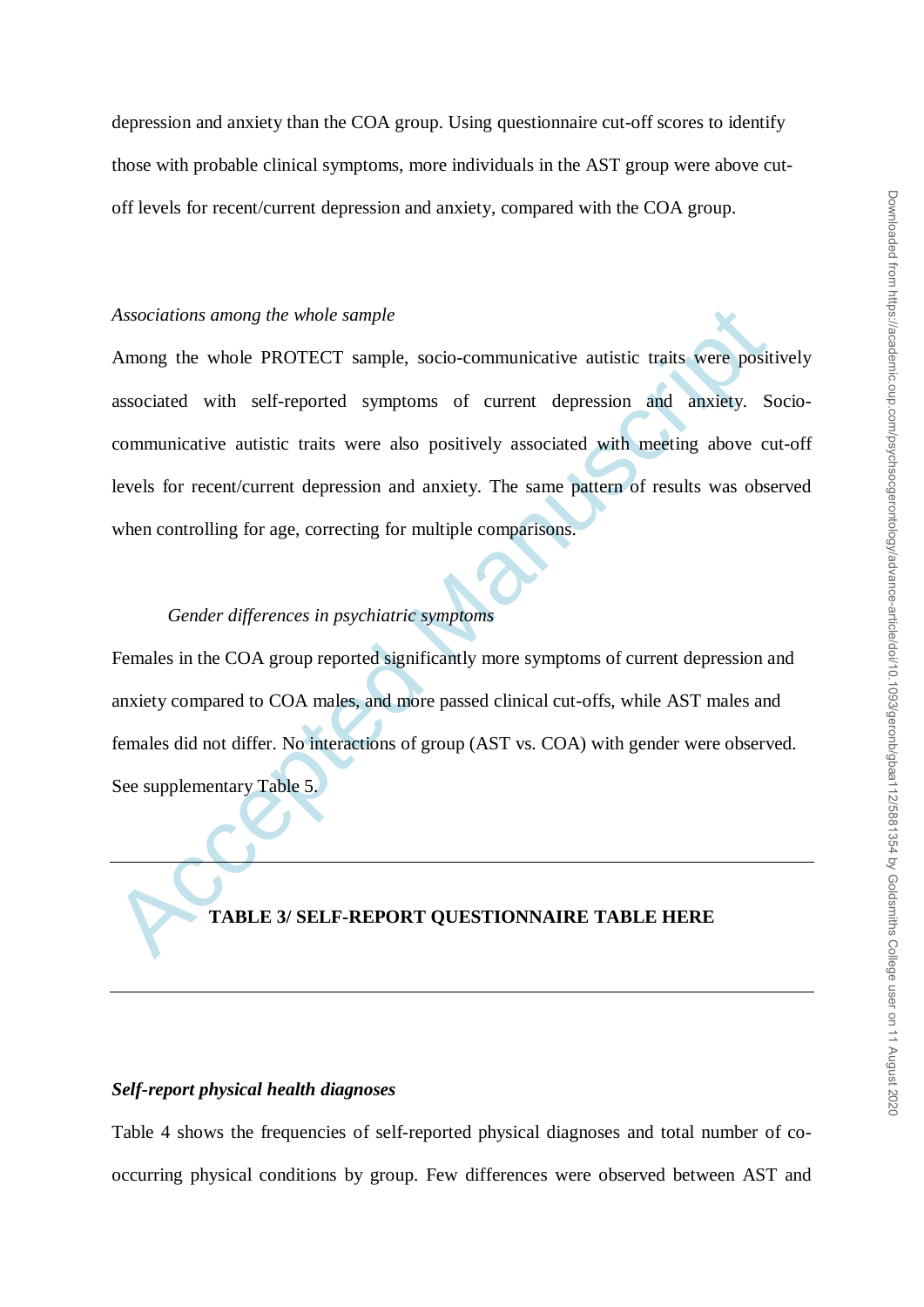COA groups in reported physical health diagnoses. The AST group reported significantly higher rates of mild cognitive impairment and arthritic conditions only.

#### *Numbers of co-occurring conditions*

No group differences were observed between AST and COA in total number of co-occurring physical health condition diagnoses. Age was positively associated with the total number of co-occurring physical health conditions in both the AST  $(r=.22, p<.001)$  and the COA groups  $(r=26, p<.001)$ .

## *Associations among the whole PROTECT sample*

physical health condition diagnoses. Age was positively associated with the total number<br>co-occurring physical health conditions in both the AST  $(r=22, p<0.01)$  and the COA gre<br> $(r=26, p<0.01)$ .<br>Associations among the whole Among the whole PROTECT sample, socio-communicative autistic traits were positively associated with self-reported diagnoses of diabetes, mild cognitive impairment, and arthritic conditions. No other associations were observed with individual diagnoses. Sociocommunicative autistic traits were positively associated with the total number of physical health condition diagnoses. The same pattern of results was observed when controlling for age, correcting for multiple comparisons. See Table 3.

# *Gender differences in physical conditions*

Males in AST and COA groups reported more diagnoses of high blood pressure than females. COA males also reported more diagnoses of other cardiovascular, metabolic and neurological conditions than COA females. COA females reported more diagnoses of endocrine conditions than COA males. No further gender differences were observed in the AST group. See supplementary Table 5.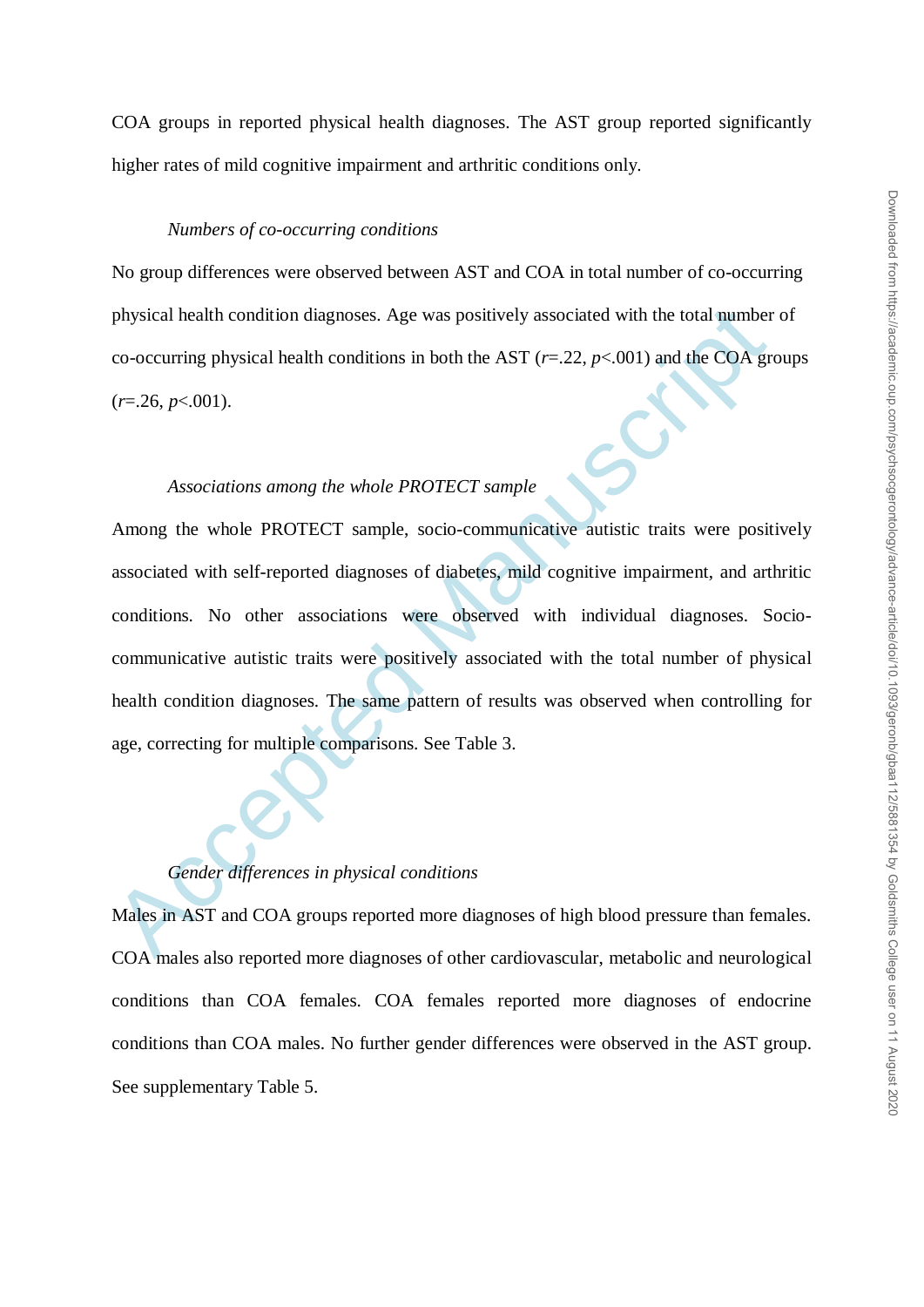COA males had a higher total number of co-occurring physical health conditions than COA females:  $\gamma$ 2=361.56, *p*<.001. The somewhat higher total number of co-occurring physical health conditions in AST females vs males did not reach significance,  $\chi$ 2=7.37, *p*=.061.

#### **TABLE 4 / PHYSICAL HEALTH CONDITIONS TABLE HERE**

#### **DISCUSSION**

TABLE 4/PHYSICAL HEALTH CONDITIONS TABLE HERE<br>
MISCUSSION<br>
This study documents for the first time the mental and physical health profile of older a<br>
with elevated socio-communicative autistic traits. As predicted, and in This study documents for the first time the mental and physical health profile of older adults with elevated socio-communicative autistic traits. As predicted, and in keeping with the autism literature, those with elevated socio-communicative autistic traits reported significantly more diagnoses of psychiatric conditions, and higher symptom levels for current depression and anxiety, compared to an age- and gender-matched control group (selected for low autistic traits). Positive associations were also found between socio-communicative autistic traits and psychiatric health conditions among the whole PROTECT sample. By contrast, few differences were reported in physical health diagnoses, and there was no group difference in the number of co-occurring physical conditions. Furthermore, few associations were found dimensionally between autistic traits and physical health conditions; however, a weak positive association was found between socio-communicative autistic traits and the total number of physical health conditions reported. Overall a similar pattern of results was found for the group comparisons and the correlational analysis. Therefore, our results suggest that older adults with elevated autistic traits may be more susceptible to poorer mental, but not physical, health in later life.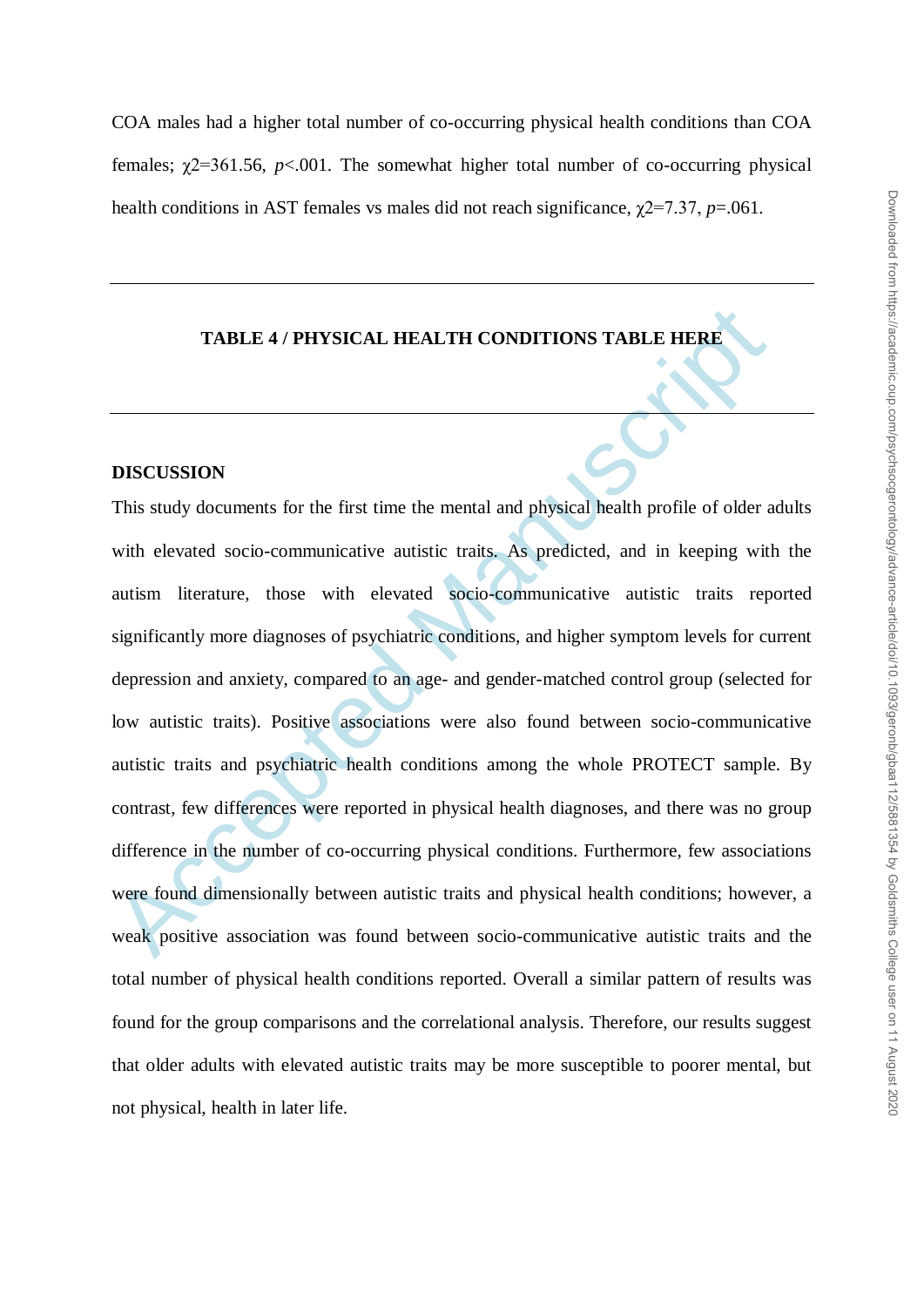comparable to the rates previously described in autistic adults across the adult life co<br>(Croen et al., 2015; Hand et al., 2019), and in the few previous studies of older adults<br>high autistic traits (Geurts et al., 2016; S In the current study, elevated rates of almost all psychiatric diagnoses were observed in older adults with high vs low autistic traits; a pattern consistent with the literature on mental health in autistic adults (Croen et al., 2015; Hand et al., 2019; Lever & Geurts, 2016) and those with high autistic traits (Kanne, Christ, & Reiersen, 2009; S. Lundström et al., 2011). For depression and anxiety diagnoses, a three to four-fold increase was found, comparable to the rates previously described in autistic adults across the adult life course (Croen et al., 2015; Hand et al., 2019), and in the few previous studies of older adults with high autistic traits (Geurts et al., 2016; Stewart et al., 2018). From self-rated current/recent symptoms, too, rates of anxiety and depression were elevated in the high autistic traits group; more than 20% passed clinical cut-off for depression and more than 10% for anxiety. It is notable that more than a quarter of those self-reporting clinical levels of depressive symptoms, did not report having had a diagnosis of depression. Depression and anxiety have been both identified as risk factors for both poorer physical health and early mortality in nonautistic (Janszky, Ahnve, Lundberg, & Hemmingsson, 2010; Schulz et al., 2000) and autistic adults (Hirvikoski et al., 2016), including an increased likelihood of suicidal thoughts and behaviors (Cassidy, Bradley, Shaw, & Baron-Cohen, 2018; Fiske, Wetherell, & Gatz, 2009).

Elevated rates of rarer conditions like eating disorders were also observed, representing a fivefold risk increase for those with elevated autistic traits. These results are consistent with previous studies that have established links between anorexia and ASD, and autistic traits more broadly, in adolescent and young adult populations (see Westwood et al., (2016) for recent systematic review and meta-analysis). Elevated rates of personality disorders were also observed for those with elevated autistic traits. The symptomatic overlap between Borderline Personality Disorder (BPD) and ASD has been widely discussed, with those with BPD reporting elevated autistic traits compared to those without BPD (Dell"Osso et al., 2018; Dudas et al., 2017). Additionally, both anorexia and BPD have been identified as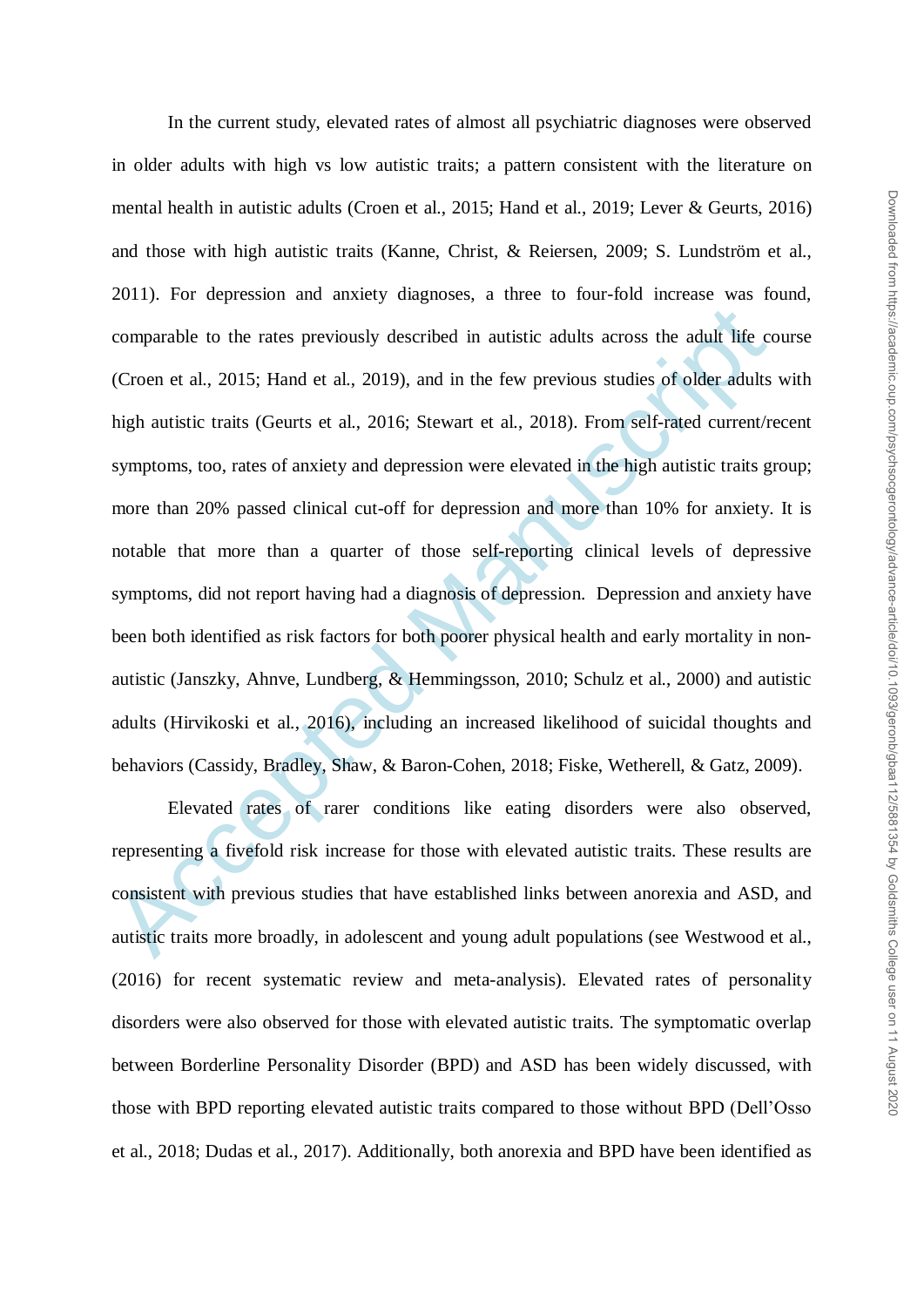conditions which diagnostically "overshadow" ASD, resulting in underdiagnosis of ASD, perhaps particularly in females (Mandy & Tchanturia, 2015).

elevated autistic traits (Barlati et al., 2019). Among the general population, schizophrenia<br>a lifetime prevalence rate of c. 4%; however, in the current study (and in the PROT<br>cohort more broadly), very few individuals re However, one conditions that deviated from the rates described in the previous literature is schizophrenia. Elevated rates of schizophrenia (up to a twofold increase in risk) have previously been reported for autistic adults (Croen et al., 2015) and in those with elevated autistic traits (Barlati et al., 2019). Among the general population, schizophrenia has a lifetime prevalence rate of c. 4%; however, in the current study (and in the PROTECT cohort more broadly), very few individuals reported a diagnosis of schizophrenia (n=3, <0.1%). This could be due, in part, to the early mortality rates documented among those with schizophrenia (Olfson, Gerhard, Huang, Crystal, & Stroup, 2015). Also, those with severe and persistent conditions (such as schizophrenia) may be unlikely to participate in voluntary longitudinal studies such as PROTECT, which includes lengthy questionnaire and cognitive assessments online (Golomb et al., 2012).

The findings from the current study suggest that not only are those with elevated autistic traits more susceptible to most psychiatric conditions, they are also more likely to experience a higher number of such comorbidities compared to matched older adults with low autistic traits. Whether this reflects shared genetic influences on autistic traits and psychiatric conditions (Pettersson et al., 2019), or phenotypic effects (e.g. reduced social skills leading to social isolation or stress, raising the risk of mental ill-health) cannot be established by the present research design. However, since poor mental health is a risk factor for poorer long-term outcomes, this should be addressed to mitigate future risk.

Interestingly, the same pattern of results was not observed for physical conditions. No significant differences in diagnosis rates were observed between high and low autistic trait groups across most physical diagnoses, including cardiovascular, metabolic, or endocrine conditions. Furthermore, no group differences were observed in total number of co-occurring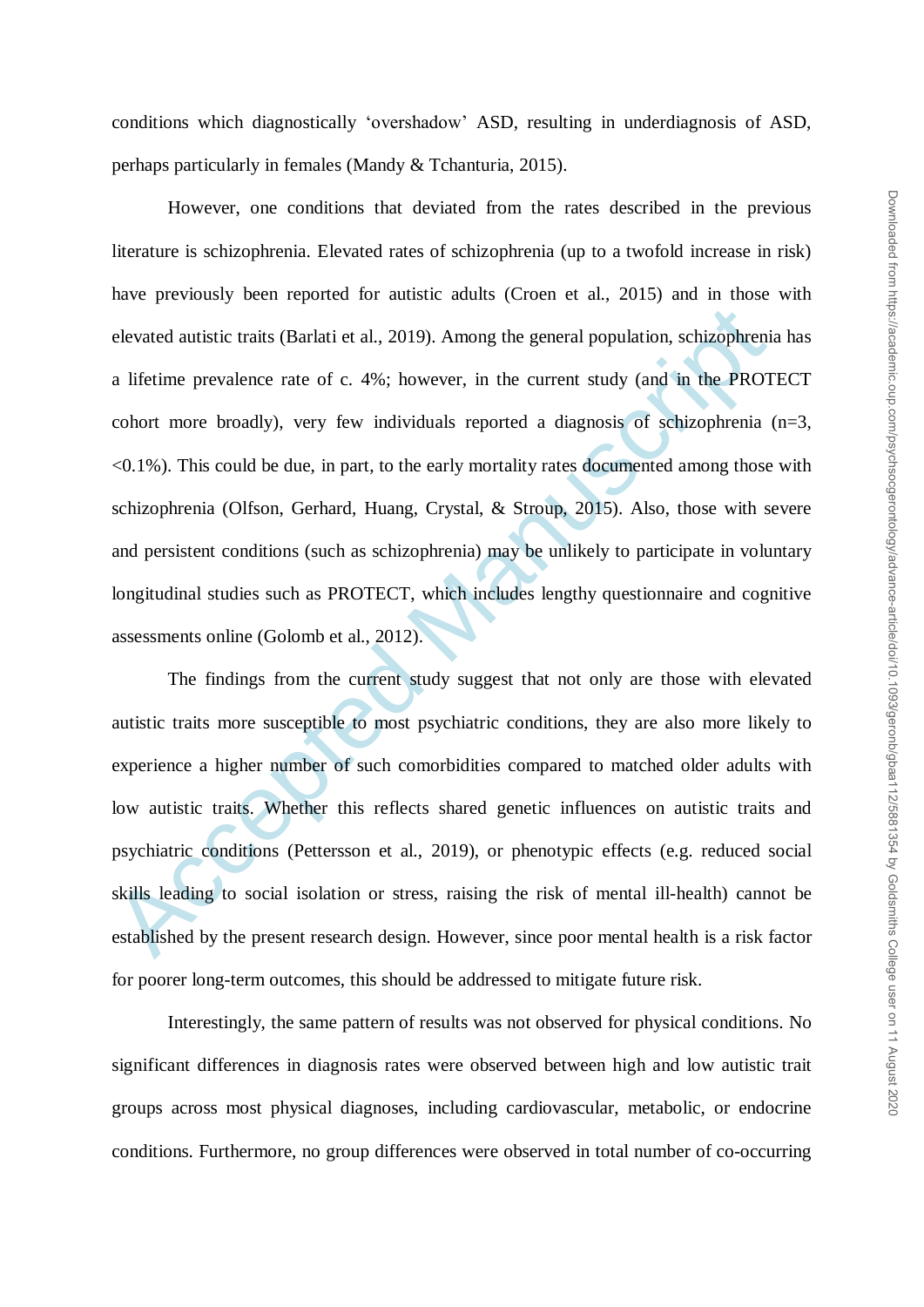physical conditions – although this did correlate positively with age in both groups, as would be expected (Bishop-Fitzpatrick & Rubenstein, 2019; Croen et al., 2015; Rydzewska et al., 2019). To the authors" knowledge, no other studies have collectively explored the prevalence rates of physical conditions among those with elevated autistic traits of any age range.

While our findings are not consistent with the ASD literature, where higher rates of most physical conditions are reported (Cashin et al., 2018; Hand et al., 2019), arthritic conditions and mild cognitive impairment (MCI) were reported to be diagnosed more often in our adults with elevated autistic traits compared to the control group. Regarding arthritis, at least one previous study has reported an association between arthritis in either mother or father and elevated likelihood of autism in offspring (Rom et al., 2018), in a very large Danish cohort study, interpreted as suggesting a genetic link between the two conditions.

most physical conditions are reported (Cashin et al., 2018; Hand et al., 2019), art<br>conditions and mild cognitive impairment (MCI) were reported to be diagnosed more oft<br>our adults with elevated autistic traits compared to To the authors" knowledge, no study has documented prevalence rates of MCI in older autistic/trait populations before. MCI has been previously described as a prodromal period before dementia (Britt et al., 2011), and one study has reported that autistic adults are at a sixfold increased risk for dementia compared to non-autistic adults (Croen et al., 2015). It is important to note that a diagnosis of any dementia is an exclusion criterion for recruitment into the PROTECT study; future time points in PROTECT"s longitudinal follow-up will provide further information about cognitive decline, MCI and dementia.

Why might the current, high autistic trait group show poorer mental but not physical health? One possibility is that our questions aimed at tapping autistic-like socialcommunication difficulties are in fact endorsed by individuals with a wide range of mental health problems. In this regard it is worth noting that for inclusion in the AST group we required endorsement of social-communication difficulties in both childhood and currently, and that this identified just 1.4% of the PROTECT sample, and had a low false-positive rate in our separate validation study. As over 20% of the COA group reported a diagnosis of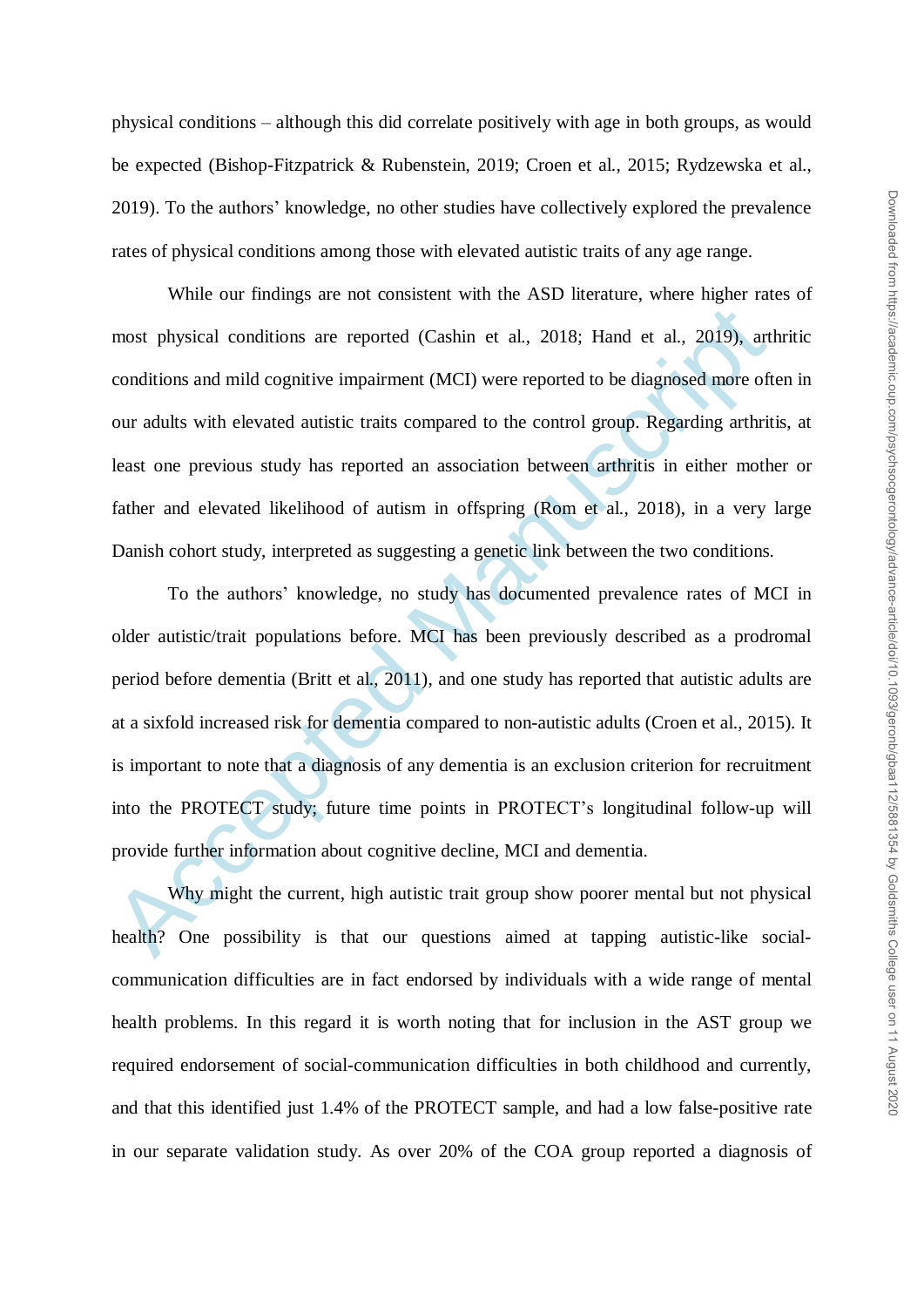depression, and more than 30% reported at least one psychiatric diagnosis, yet by definition none endorsed any of our socio-communicative autistic trait questions, this perhaps provides some reassurance that our autistic trait questions are not merely measuring general psychopathology.

An alternative explanation might be shared genetic influences on autistic traits/autism and a range of psychiatric conditions. Caspi and Moffitt (2018) have argued for a "p" (psychopathology) factor general to all psychiatric conditions, explaining high rates of multiand diverse-morbidity in those with any psychiatric diagnosis. Recent findings indicate that autism may be one of eight genetically overlapping psychiatric and neurodevelopmental conditions, perhaps explaining elevated rates of psychiatric conditions in autistic/trait populations (Cross-Disorder Group of the Psychiatric Genomics Consortium, 2019).

and a range of psychiatric conditions. Caspi and Moffitt (2018) have argued for (psychopathology) factor general to all psychiatric conditions, explaining high rates of n and diverse-morbidity in those with any psychiatric A third alternative is that living with longstanding socio-communicative difficulties may cause stress, increase the risk of adverse life events (e.g., bullying), or reduce levels of social support and increase isolation, all of which are known to have negative consequences for mental health in the general population (Lereya, Copeland, Costello, & Wolke, 2015). Longitudinal studies and modeling of possible mediating factors, as well as genetically sensitive designs, will be needed to move beyond the present association to test putative causal links between high autistic traits and poor mental health. Such designs will also be needed to identify why autistic adults, but not adults high in autistic social-communication traits, show poorer physical health. Lifestyle factors, reduced educational and employment opportunities and hence low SES, and other issues such as intellectual/language impairment, may be affecting autistic adults but not the present sample of high autistic trait adult participants in PROTECT.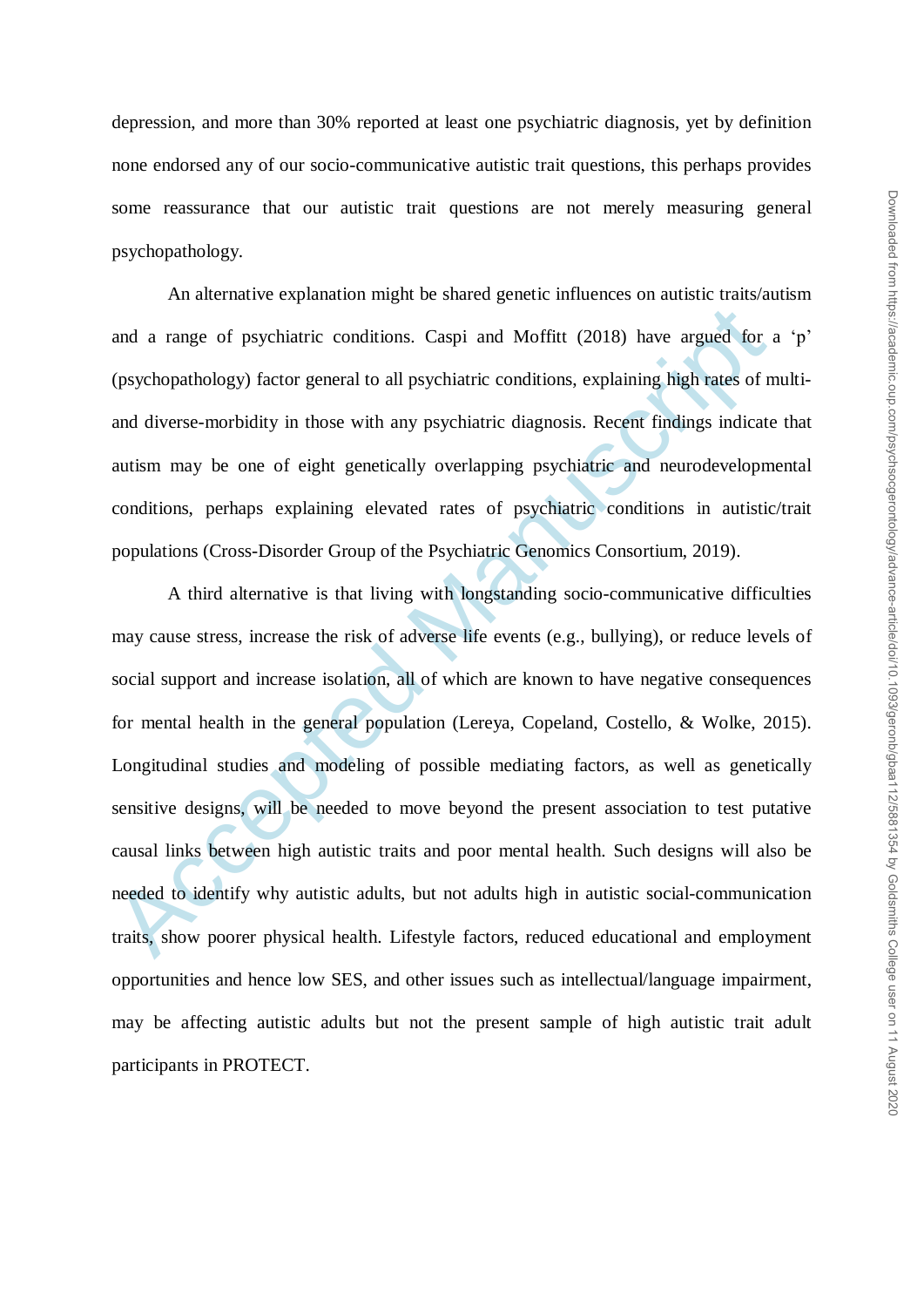It is important to consider limitations when contextualizing the results of the current study.

physically well and mentally able, which may lead to sampling biases, survival effects,<br>poor generalizability of findings (Golomb et al., 2012). The current study examines a<br>sample of adults aged 50-81; however, as changes A strength of PROTECT is its use of an online platform which allows large scale recruitment from a wide geographical spread across the UK. However, use of self-report alone is a limitation, and collecting multiple informant measures would be important in future work. Furthermore, older adults who engage in medical research are typically those that are physically well and mentally able, which may lead to sampling biases, survival effects, and poor generalizability of findings (Golomb et al., 2012). The current study examines a large sample of adults aged 50-81; however, as changes to health occur throughout the life course, future studies need to include adults aged over 80 years in order to examine the influence of autistic traits on health in later life. Moreover, the PROTECT sample is predominately female and well-educated, which may further limit the generalizability of our findings. Additionally, the design of this study was cross-sectional and we cannot infer causation in the association between self-reported socio-communicative autistic traits and poorer mental health. Finally, the criteria used to identify the AST group was a bespoke set of brief questions rather than a standardized measure. It is possible that participants experience/d or report poor sociocommunicative functioning for a range of reasons, some unrelated to autistic traits, for example, the AST group do report elevated rates of current depression which may influence their self-perception of their social functioning. Additionally, this bespoke measure focused on socio-communicative traits and did not include items related to restricted and repetitive behaviors and interests. However, this bespoke measure did have good sensitivity and specificity for identifying those with an autism diagnosis. Further work with well-validated ASD trait measures, and ideally in person assessments, would be valuable. Whilst these factors may limit the overall generalizability of the findings, the results still provide important new information about the health profile in a large population of older adults and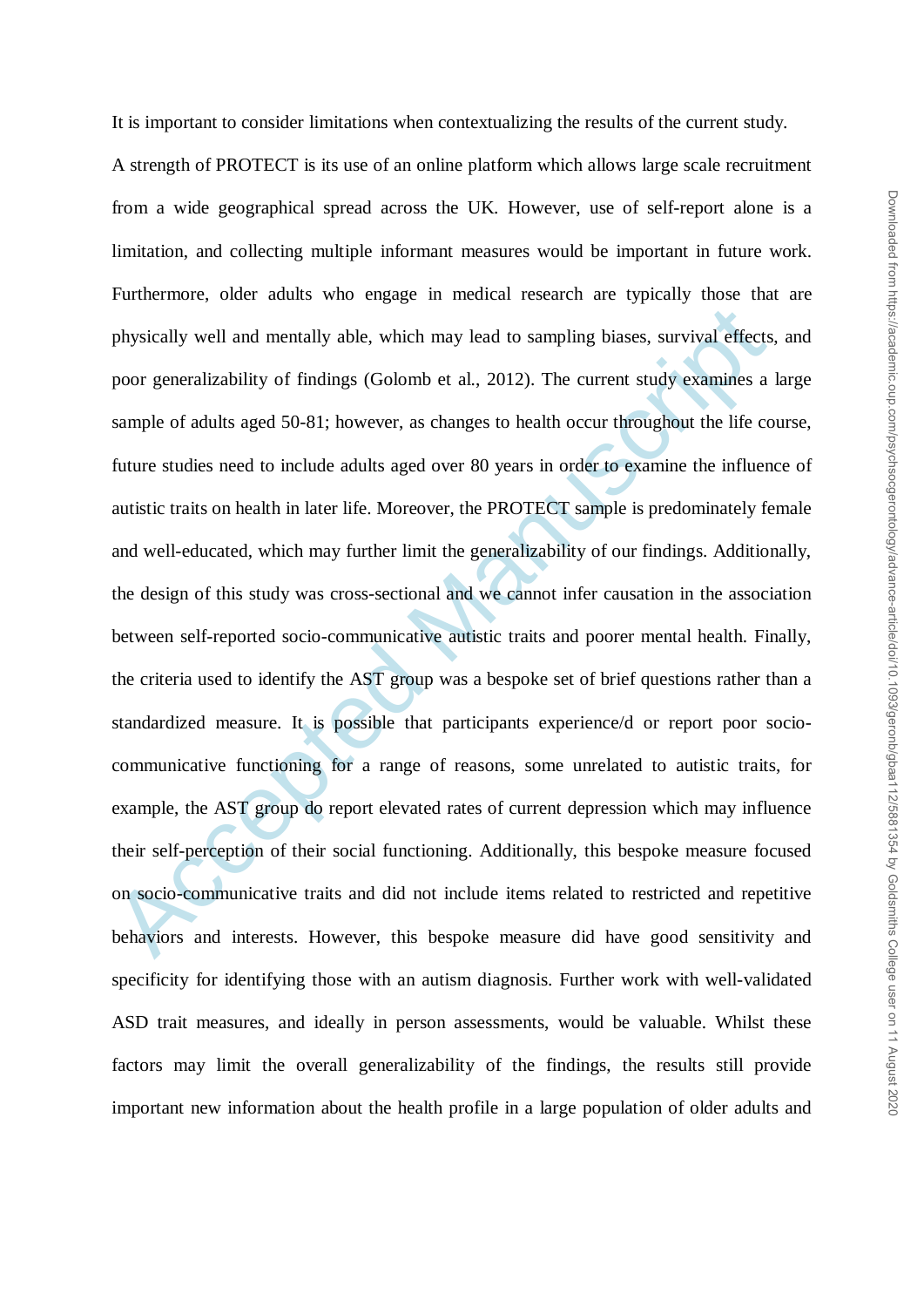are a first step towards greater understanding of ageing for those with poor sociocommunicative functioning.

In conclusion, our study exploring the health profile of older adults suggests that those who self-report elevated autistic social-communication traits in childhood and adulthood also report more psychiatric, but not physical, diagnoses compared to those without autistic traits. This risk to mental health also extends to self-reported current depression and anxiety symptoms, which are risk factors for crises including suicidality. The findings of the current study highlight the need for adequate mental health support for those on the autism spectrum, including those with elevated traits who may not have a diagnosis or meet current criteria, to ensure that they receive appropriate support to prevent psychiatric problems and crises.

## **Acknowledgement:**

report more psychiatric, but not physical, diagnoses compared to those without autistic tr. This risk to mental health also extends to self-reported current depression and anxiety symptoms, which are risk factors for crise This paper represents independent research funded in part by the National Institute for Health Research (NIHR) Biomedical Research Centre at South London and Maudsley NHS Foundation Trust and King"s College London. This research was also supported by the National Institute for Health Research (NIHR) Collaboration for Leadership in Applied Health Research and Care South West Peninsula and the National Institute for Health Research (NIHR) Exeter Clinical Research Facility. The first author was supported by the Economic and Social Research Council [grant number ES/P000703/1] via the London Interdisciplinary Social Science Doctoral Training Partnership. The views expressed are those of the author(s) and not necessarily those of the NHS, the NIHR, the Department of Health, or the ESRC. Authors AC, CB, BC, DA, AH conceived the PROTECT study and have overseen data collection. GRS, RAC and FH conceived the presented study. GRS conducted statistical analyses and wrote manuscript under supervision of RAC and FH. All authors reviewed final manuscript. This study was not preregistered. For information requests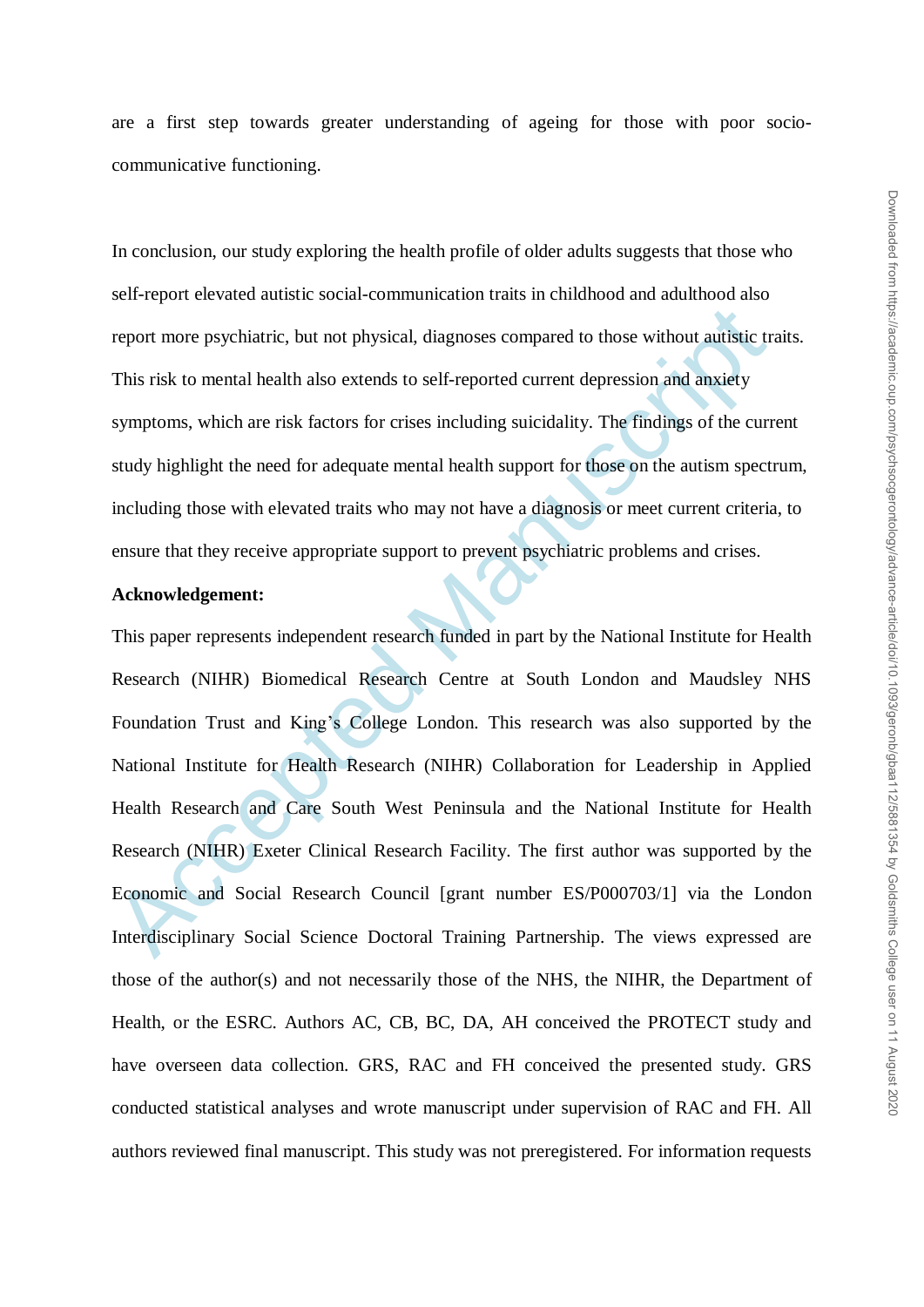about the PROTECT cohort data, analytic methods, or materials used in this study, please contact the corresponding author. The SPSS syntax and output are available on OSF (*https://mfr.osf.io/render?url=https://osf.io/x5nb2/?direct%26mode=render%26action=dow nload%26mode=render).*

**Conflicts of Interest:** None

**Accepted**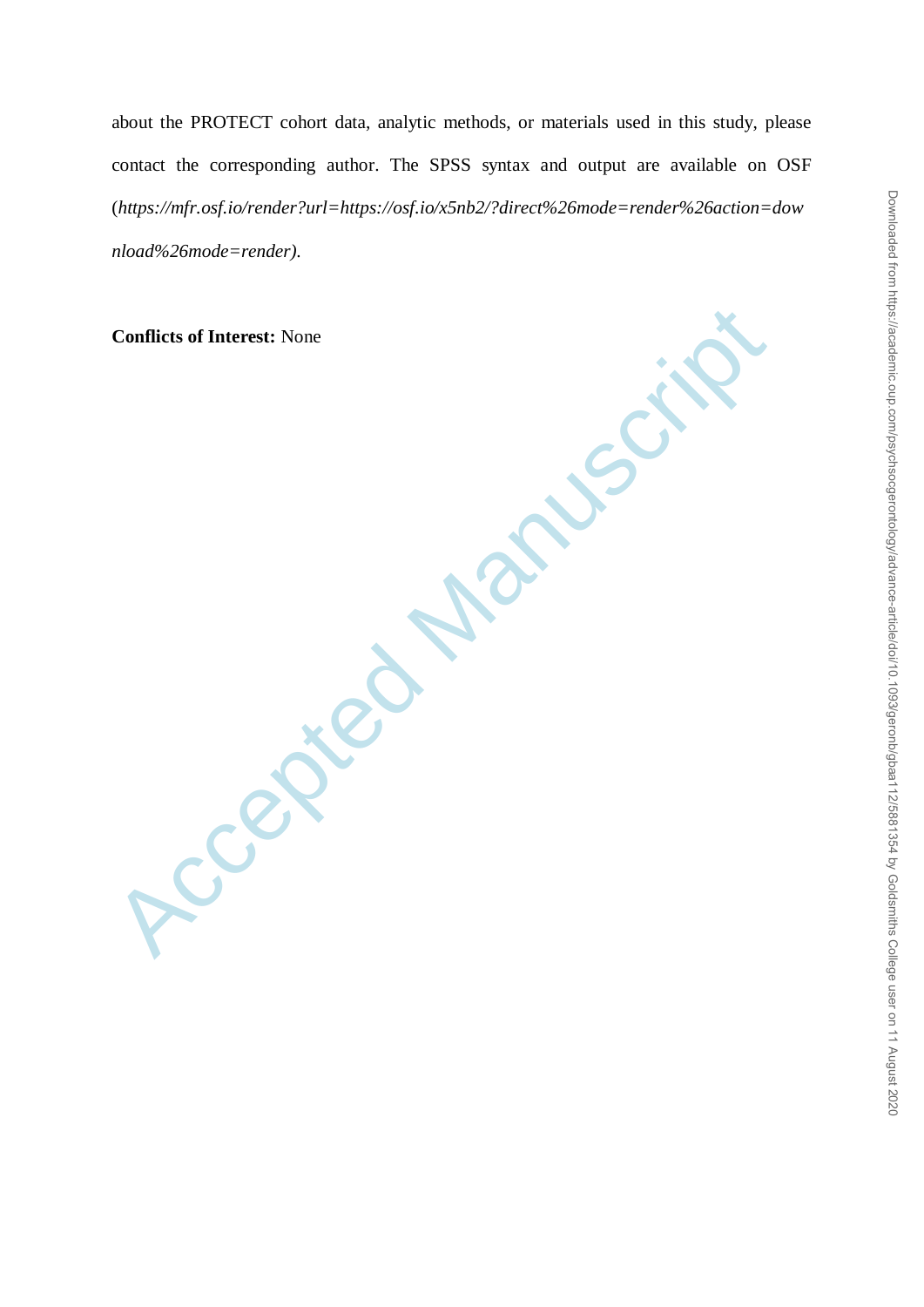#### **Reference List**

- Allison, C., Auyeung, B., & Baron-Cohen, S. (2012). Toward brief "red flags" for autism screening: The short Autism Spectrum Quotient and the short Quantitative Checklist in 1,000 cases and 3,000 controls. *Journal of the American Academy of Child & Adolescent Psychiatry*, *51*(2), 202-212.e7. https://doi.org/10.1016/j.jaac.2011.11.003
- Barlati, S., Deste, G., Gregorelli, M., & Vita, A. (2019). Autistic traits in a sample of adult patients with schizophrenia: prevalence and correlates. *Psychological Medicine*, *49*(1), 140–148. https://doi.org/10.1017/s0033291718000600
- Benjamini, Y., & Hochberg, Y. (1995). Controlling the False Discovery Rate : A Practical and Powerful Approach to Multiple Testing. *Journal of the Royal Statistical Society*, *57*(1), 289–300.
- Barlati, S., Deste, G., Gregorelli, M., & Vita, A. (2019). Autistic traits in a sample of adu<br>
patients with schizophrenia: prevalence and correlates. *Psychological Medicine*, 49(<br>
140–148. https://doi.org/10.1017/s00332 Bishop-Fitzpatrick, L., & Rubenstein, E. (2019). The physical and mental health of middle aged and older adults on the autism spectrum and the impact of intellectual disability. *Research in Autism Spectrum Disorders*, *63*, 34–41. https://doi.org/10.1016/j.rasd.2019.01.001
- Bralten, J., van Hulzen, K. J., Martens, M. B., Galesloot, T. E., Arias Vasquez, A., Kiemeney, L. A., … Poelmans, G. (2018). Autism spectrum disorders and autistic traits share genetics and biology. *Molecular Psychiatry*, *23*(5), 1205–1212. https://doi.org/10.1038/mp.2017.98
- Britt, W. G., Hansen, A. M., Bhaskerrao, S., Larsen, J. P., Petersen, F., Dickson, A., … Kirsch, W. M. (2011). Mild cognitive impairment: Prodromal Alzheimer's disease or something else? *Journal of Alzheimer's Disease*, *27*(3), 543–551. https://doi.org/10.3233/JAD-2011-110740
- Cashin, A., Buckley, T., Trollor, J. N., & Lennox, N. (2018). A scoping review of what is known of the physical health of adults with autism spectrum disorder. *Journal of*

© The Author(s) 2020. Published by Oxford University Press on behalf of The Gerontological Society of America. All rights reserved. For permissions, please e-mail: journals.permissions@oup.com.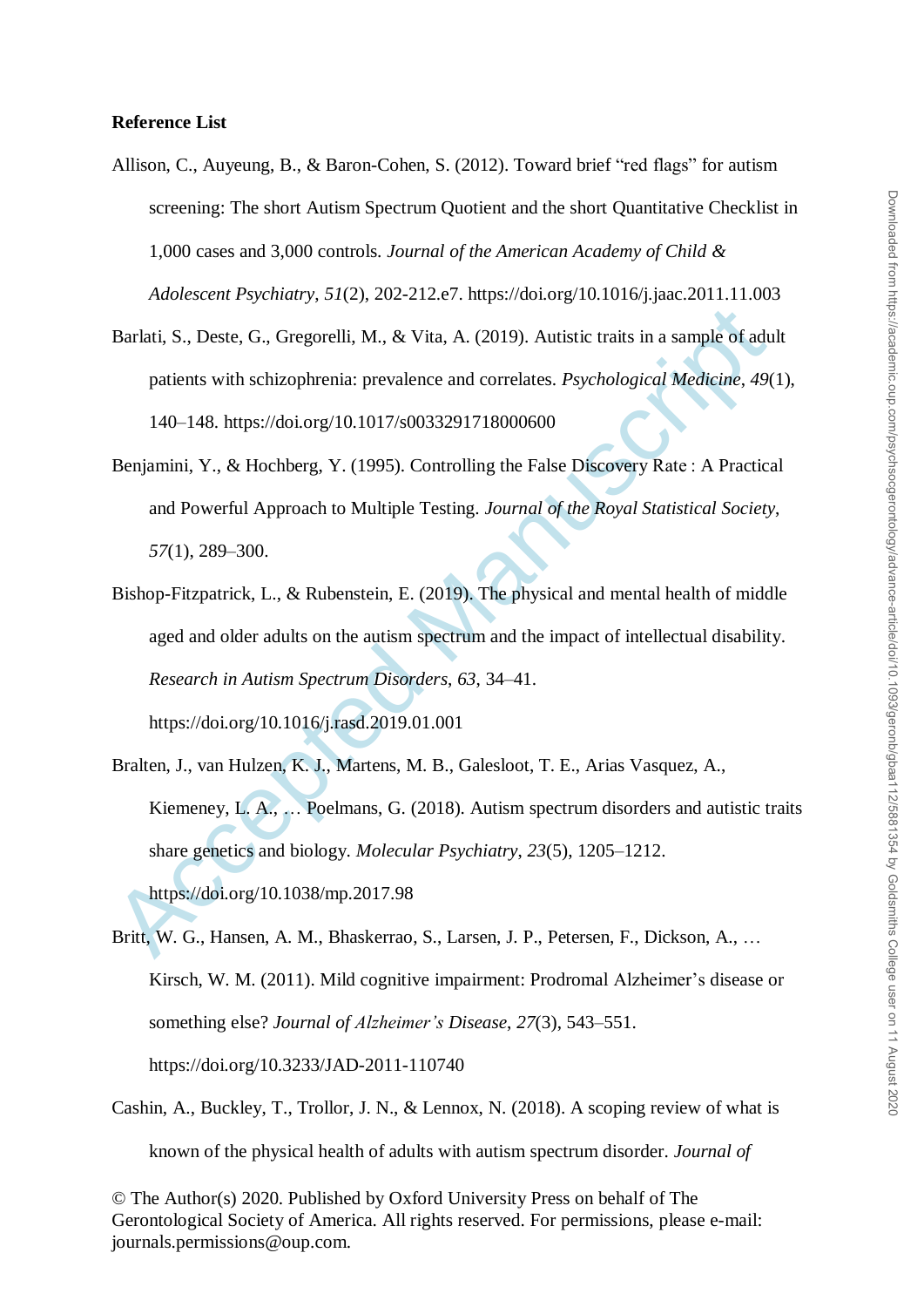*Intellectual Disabilities*, *22*(1), 96–108. https://doi.org/10.1177/1744629516665242

- Caspi, A., & Moffitt, T. E. (2018). All for one and one for all: Mental disorders in one dimension. *American Journal of Psychiatry*, *175*(9), 831–844. https://doi.org/10.1176/appi.ajp.2018.17121383
- Cassidy, S., Bradley, L., Shaw, R., & Baron-Cohen, S. (2018). Risk markers for suicidality in autistic adults. *Molecular Autism*, *9*(1), 1–14. https://doi.org/10.1186/s13229-018-0226- 4
- Croen, L. A., Zerbo, O., Qian, Y., Massolo, M. L., Rich, S., Sidney, S., & Kripke, C. (2015). The health status of adults on the autism spectrum. *Autism*, *19*(7), 814–823. https://doi.org/10.1177/1362361315577517
- Cross-Disorder Group of the Psychiatric Genomics Consortium. (2019). Genomic Relationships, Novel Loci, and Pleiotropic Mechanisms across Eight Psychiatric Disorders. *Cell*, *179*(7), 1469-1482.e11. https://doi.org/10.1016/j.cell.2019.11.020
- autistic adults. *Molecular Autism*, 9(1), 1–14. https://doi.org/10.1186/s13229-018-02<br>
4<br>
Croen, L. A., Zerbo, O., Qian, Y., Massolo, M. L., Rich, S., Sidney, S., & Kripke, C. (20<br>
The health status of adults on the auti Dell"Osso, L., Cremone, I. M., Carpita, B., Fagiolini, A., Massimetti, G., Bossini, L., … Gesi, C. (2018). Correlates of autistic traits among patients with borderline personality disorder. *Comprehensive Psychiatry*, *83*, 7–11.

https://doi.org/10.1016/j.comppsych.2018.01.002

- Dudas, R. B., Lovejoy, C., Cassidy, S., Allison, C., Smith, P., & Baron-Cohen, S. (2017). The overlap between autistic spectrum conditions and borderline personality disorder. *PLoS ONE*, *12*(9), 1–13. https://doi.org/10.1371/journal.pone.0184447
- Eriksson, J. M., Andersen, L. M., & Bejerot, S. (2013). RAADS-14 Screen: validity of a screening tool for autism spectrum disorder in an adult psychiatric population. *Molecular Autism*, *4*(1), 49. https://doi.org/10.1186/2040-2392-4-49
- Fiske, A., Wetherell, J. L., & Gatz, M. (2009). Depression in Older Adults. *Annual Review of Clinical Psychology*, *5*(1), 363–389.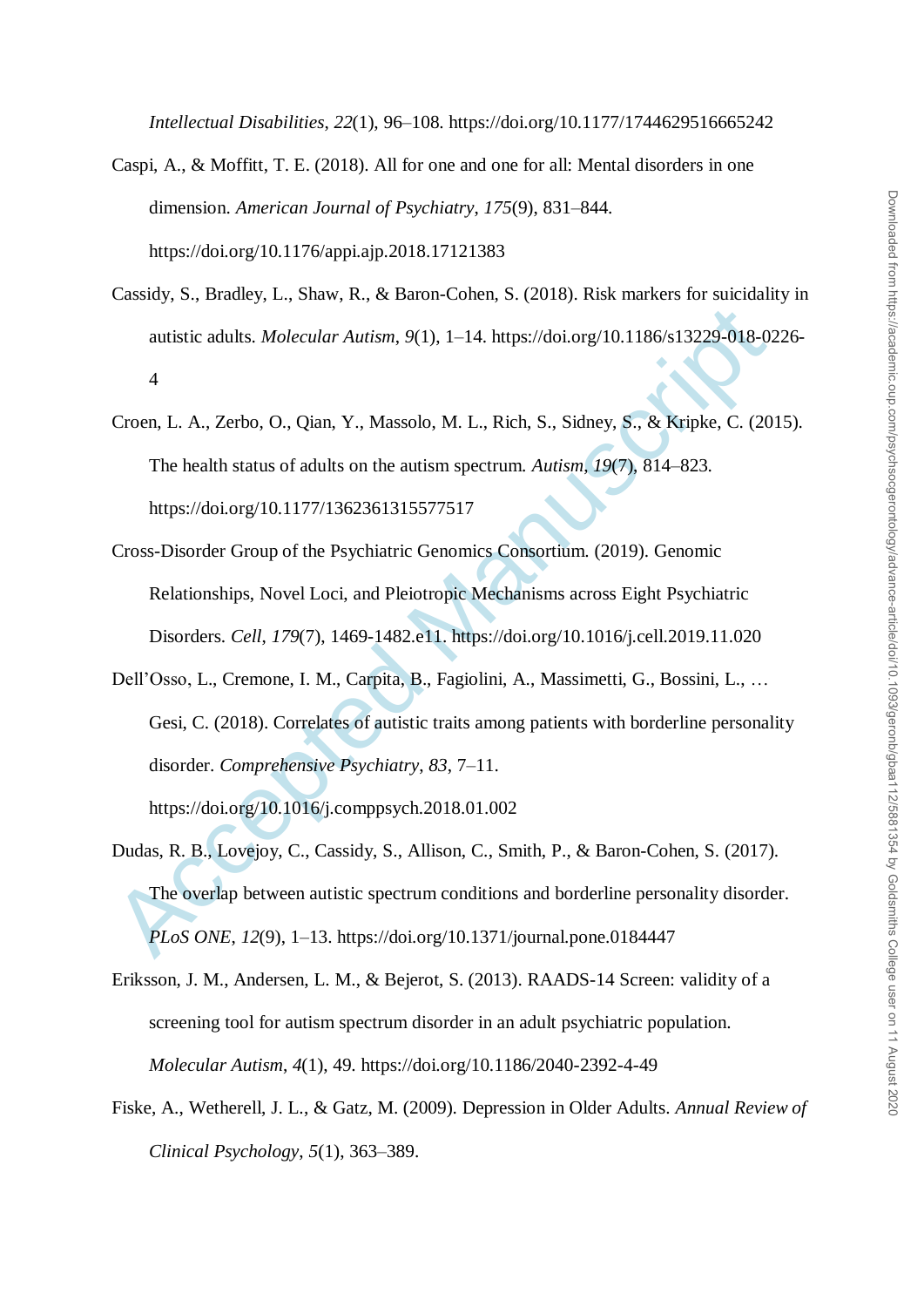https://doi.org/10.1146/annurev.clinpsy.032408.153621

- Geurts, H. M., Stek, M., & Comijs, H. (2016). Autism characteristics in older adults with depressive disorders. *American Journal of Geriatric Psychiatry*, *24*(2), 161–169. https://doi.org/10.1016/j.jagp.2015.08.003
- (2012). The older the better: Are elderly study participants more non-representative';<br>
cross-sectional analysis of clinical trial and observational study samples. *BMJ Open*<br>
2(6), 1–6. https://doi.org/10.1136/bmjopen-20 Golomb, B. A., Chan, V. T., Evans, M. A., Koperski, S., White, H. L., & Criqui, M. H. (2012). The older the better: Are elderly study participants more non-representative? A cross-sectional analysis of clinical trial and observational study samples. *BMJ Open*, *2*(6), 1–6. https://doi.org/10.1136/bmjopen-2012-000833
- Hand, B. N., Angell, A. M., Harris, L., & Carpenter, L. A. (2019). Prevalence of physical and mental health conditions in Medicare-enrolled, autistic older adults. *Autism*, 136236131989079. https://doi.org/10.1177/1362361319890793
- Happé, F., & Charlton, R. A. (2011). Aging in autism spectrum disorders: A mini-review. *Gerontology*, *58*(1), 70–78. https://doi.org/10.1159/000329720
- Hirvikoski, T., Mittendorfer-Rutz, E., Boman, M., Larsson, H., Lichtenstein, P., & Bölte, S. (2016). Premature mortality in autism spectrum disorder. *British Journal of Psychiatry*, *208*(3), 232–238. https://doi.org/10.1192/bjp.bp.114.160192
- Howlin, P., Moss, P., Savage, S., Bolton, P., & Rutter, M. (2015). Outcomes in Adult Life Among Siblings of Individuals with Autism. *Journal of Autism and Developmental Disorders*, *45*(3), 707–718. https://doi.org/10.1007/s10803-014-2224-5
- Howlin, P., & Taylor, J. L. (2015). Addressing the need for high quality research on autism in adulthood. *Autism*, *19*(7), 771–773. https://doi.org/10.1177/1362361315595582
- Janszky, I., Ahnve, S., Lundberg, I., & Hemmingsson, T. (2010). Early-Onset Depression, Anxiety, and Risk of Subsequent Coronary Heart Disease. 37-Year Follow-Up of 49,321 Young Swedish Men. *Journal of the American College of Cardiology*, *56*(1), 31–37. https://doi.org/10.1016/j.jacc.2010.03.033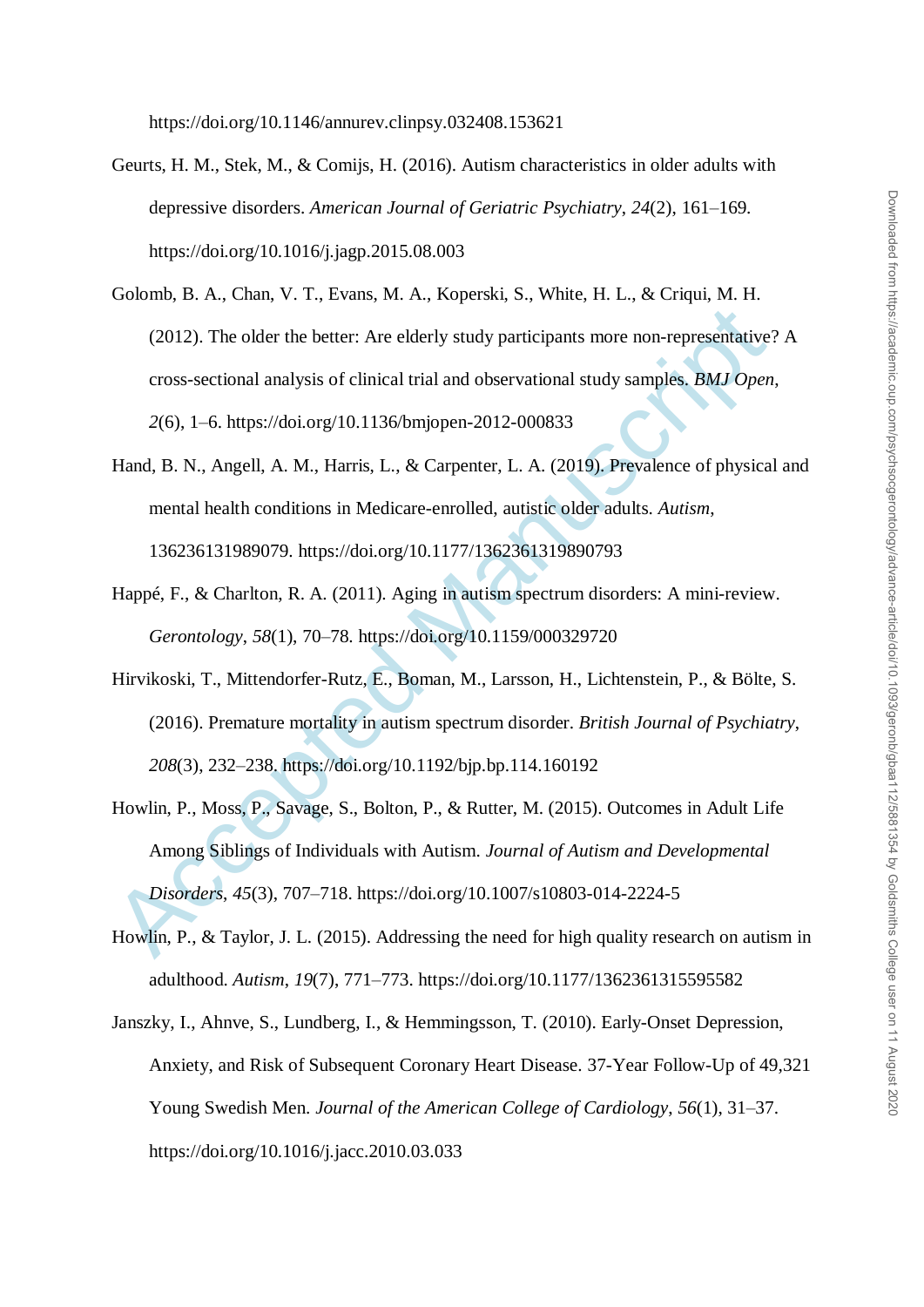- Kanne, S. M., Christ, S. E., & Reiersen, A. M. (2009). Psychiatric Symptoms and Psychosocial Difficulties in Young Adults with Autistic Traits. *Journal of Autism and Developmental Disorders*, *39*(6), 827–833. https://doi.org/10.1007/s10803-008-0688-x
- Kroenke, K., Spitzer, R. L., & Williams, J. B. W. (2001). The PHQ-9. *Journal of General Internal Medicine*, *16*(9), 606–613. https://doi.org/10.1046/j.1525- 1497.2001.016009606.x
- Lai, M.-C., Lombardo, M. V, & Baron-Cohen, S. (2014). Autism. *The Lancet*, *383*(9920), 896–910. https://doi.org/10.1016/S0140-6736(13)61539-1
- Lereya, S. T., Copeland, W. E., Costello, E. J., & Wolke, D. (2015). Adult mental health consequences of peer bullying and maltreatment in childhood: Two cohorts in two countries. *The Lancet Psychiatry*, *2*(6), 524–531. https://doi.org/10.1016/S2215- 0366(15)00165-0
- Lever, A. G., & Geurts, H. M. (2016). Psychiatric Co-occurring Symptoms and Disorders in Young, Middle-Aged, and Older Adults with Autism Spectrum Disorder. *Journal of Autism and Developmental Disorders*, *46*(6), 1916–1930. https://doi.org/10.1007/s10803-016-2722-8
- 1497.2001.016009606.x<br>
Lai, M.-C., Lombardo, M. V, & Baron-Cohen, S. (2014). Autism. The Lancet, 383(9920)<br>
896-910. https://doi.org/10.1016/S0140-6736(13)61539-1<br>
Lereya, S. T., Copeland, W. E., Costello, E. J., & Wolke, Lugo-Marín, J., Magán-Maganto, M., Rivero-Santana, A., Cuellar-Pompa, L., Alviani, M., Jenaro-Rio, C., … Canal-Bedia, R. (2019). Prevalence of psychiatric disorders in adults with autism spectrum disorder: A systematic review and meta-analysis. *Research in Autism Spectrum Disorders*, *59*(October 2018), 22–33.

https://doi.org/10.1016/j.rasd.2018.12.004

Lundström, S., Chang, Z., Kerekes, N., Gumpert, C. H., Rästam, M., Gillberg, C., … Anckarsäter, H. (2011). Autistic-like traits and their association with mental health problems in two nationwide twin cohorts of children and adults. *Psychological Medicine*, *41*(11), 2423–2433. https://doi.org/10.1017/S0033291711000377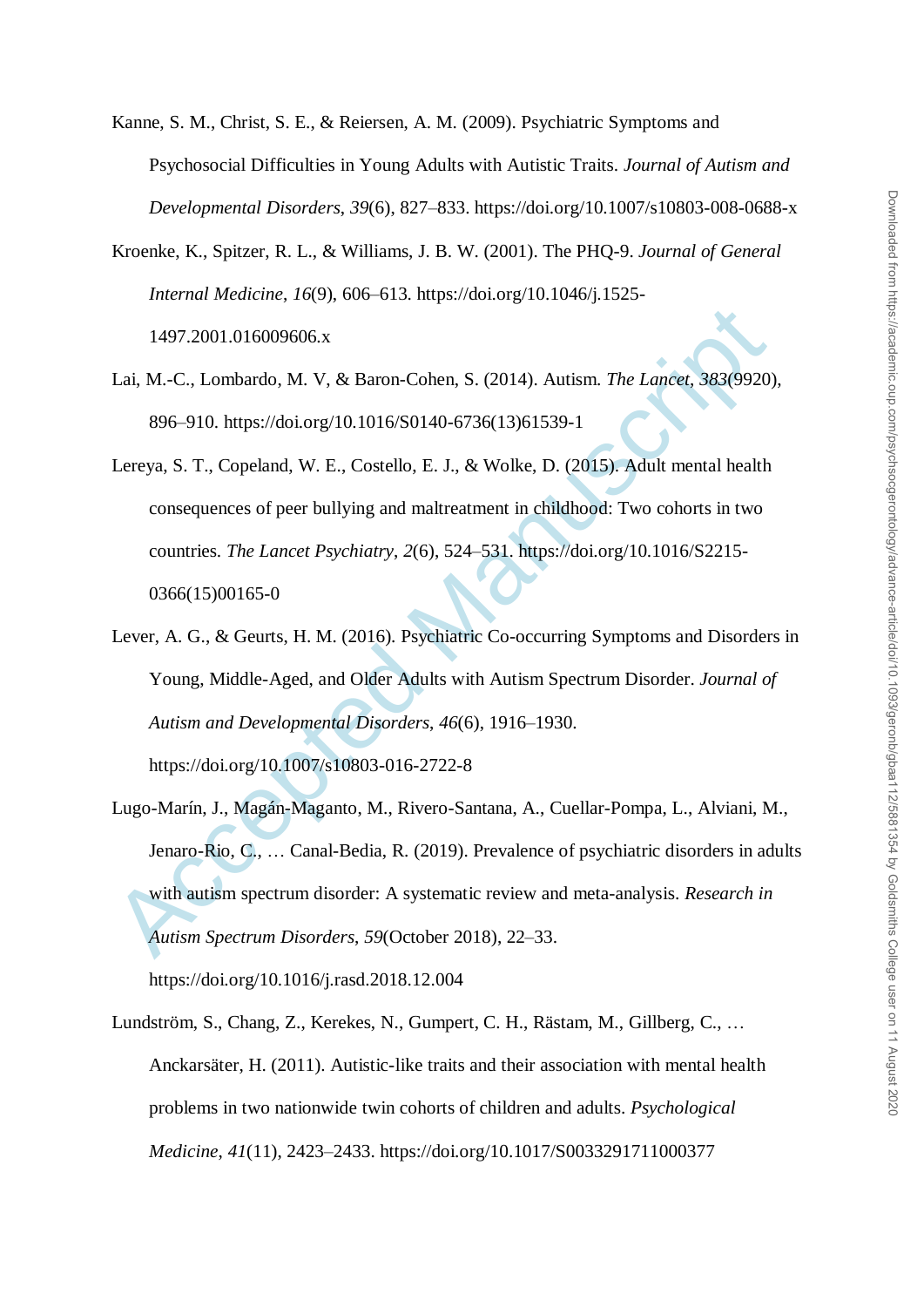- Downloaded from https://academic.oup.com/psychsocgerontology/advance-article/doi/10.1093/geronb/gbaa112/5881354 by Goldsmiths College user on 11 August 2020 Downloaded from https://academic.oup.com/psychsocgerontology/advance-article/doi/10.1093/geronb/gbaa112/5881354 by Goldsmiths College user on 11 August 2020
- Lundström, Sebastian, Reichenberg, A., Melke, J., Råstam, M., Kerekes, N., Lichtenstein, P., … Anckarsäter, H. (2015). Autism spectrum disorders and coexisting disorders in a nationwide Swedish twin study. *Journal of Child Psychology and Psychiatry*, *56*(6), 702–710. https://doi.org/https://doi.org/10.1016/j.cell.2019.11.020
- Mandy, W., & Tchanturia, K. (2015). Do women with eating disorders who have social and flexibility difficulties really have autism? A case series. *Molecular Autism*, *6*(1), 1–10. https://doi.org/10.1186/2040-2392-6-6
- Mukaetova-Ladinska, E. B., Perry, E., Baron, M., & Povey, C. (2012). Ageing in people with autistic spectrum disorder. *International Journal of Geriatric Psychiatry*, *27*(2), 109– 118. https://doi.org/10.1002/gps.2711
- Olfson, M., Gerhard, T., Huang, C., Crystal, S., & Stroup, T. S. (2015). Premature mortality among adults with schizophrenia in the United States. *JAMA Psychiatry*, *72*(12), 1172– 1181. https://doi.org/10.1001/jamapsychiatry.2015.1737
- The intrinsic reality of the autom? A case series. *Molecular Autism*,  $6(1)$ ,  $1-$ <br>https://doi.org/10.1186/2040-2392-6-6<br>Mukaetova-Ladinska, E. B., Perry, E., Baron, M., & Povey, C. (2012). Ageing in people<br>autistic spec Pettersson, E., Lichtenstein, P., Larsson, H., Song, J., Agrawal, A., Børglum, A. D., … Polderman, T. J. C. (2019). Genetic influences on eight psychiatric disorders based on family data of 4 408 646 full and half-siblings, and genetic data of 333 748 cases and controls. *Psychological Medicine*, *49*(2), 351–351. https://doi.org/10.1017/s0033291718002945
- Posserud, M., Hysing, M., Helland, W., Gillberg, C., & Lundervold, A. J. (2018). Autism traits: The importance of "co-morbid" problems for impairment and contact with services. Data from the Bergen Child Study. *Research in Developmental Disabilities*, *72*, 275–283. https://doi.org/10.1016/j.ridd.2016.01.002
- Radtke, M., Wieczoreková, D., Normann, C., Humpolicek, P., Brakemeier, E.-L., Bubl, E., … Riedel, A. (2019). Exploring autistic traits in adults with chronic depression: A clinical study. *Research in Autism Spectrum Disorders*, *65*(September 2018), 34–45.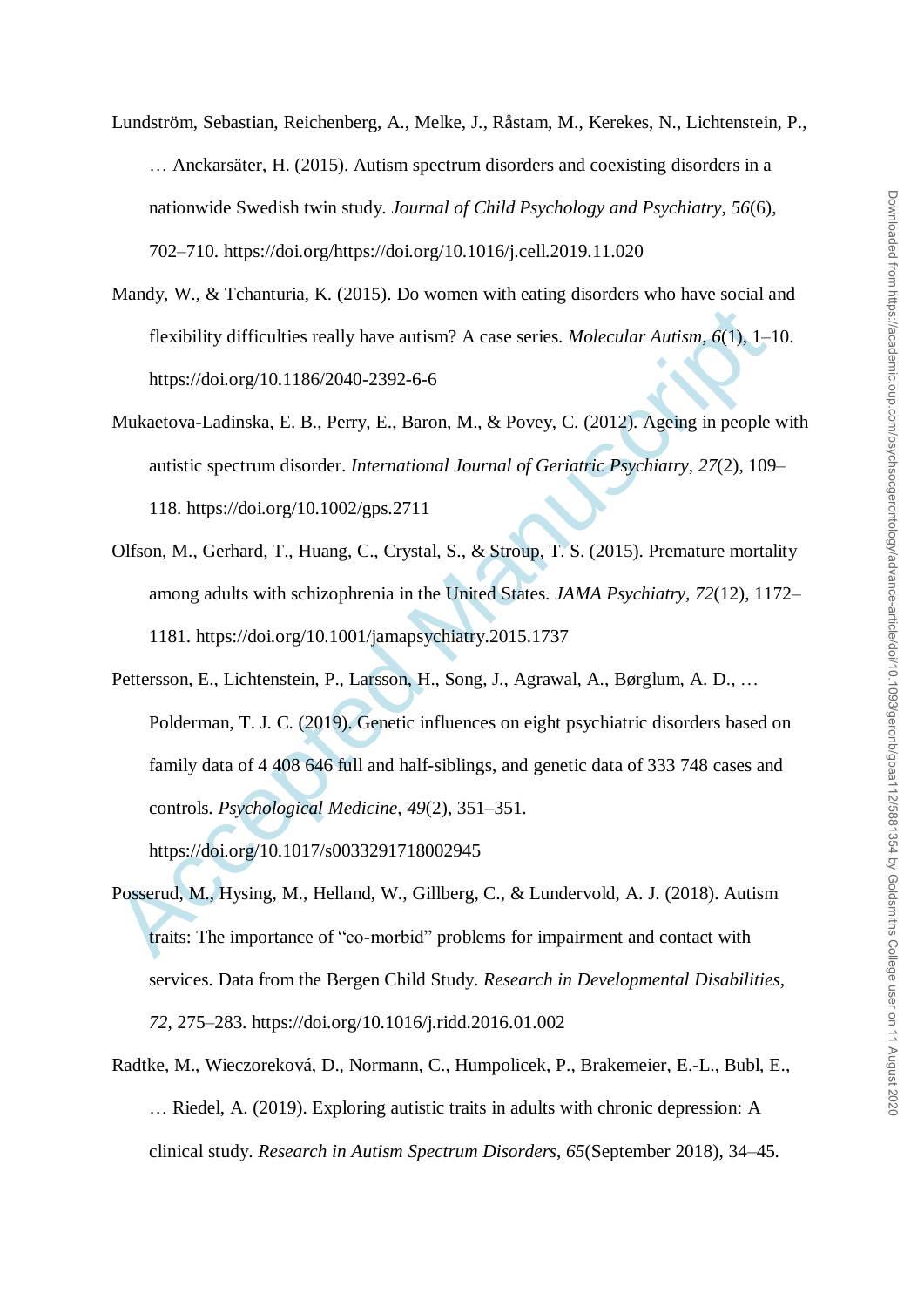https://doi.org/10.1016/j.rasd.2019.04.006

- Rai, D., Culpin, I., Heuvelman, H., Magnusson, C. M. K., Carpenter, P., Jones, H. J., … Pearson, R. M. (2018). Association of Autistic Traits With Depression From Childhood to Age 18 Years. *JAMA Psychiatry*, *75*(8), 835. https://doi.org/10.1001/jamapsychiatry.2018.1323
- Richards, G., Kenny, R., Griffiths, S., Allison, C., Mosse, D., Holt, R., … Baron-Cohen, S. (2019). Autistic traits in adults who have attempted suicide. *Molecular Autism*, *10*(1), 26. https://doi.org/10.1186/s13229-019-0274-4
- Rom, A. L., Wu, C. Sen, Olsen, J., Jawaheer, D., Hetland, M. L., & Mørch, L. S. (2018). Parental Rheumatoid Arthritis and Autism Spectrum Disorders in Offspring: A Danish Nationwide Cohort Study. *Journal of the American Academy of Child and Adolescent Psychiatry*, *57*(1), 28-32.e1. https://doi.org/10.1016/j.jaac.2017.10.002
- Rosbrook, A., & Whittingham, K. (2010). Autistic traits in the general population: What mediates the link with depressive and anxious symptomatology? *Research in Autism Spectrum Disorders*, *4*(3), 415–424. https://doi.org/10.1016/j.rasd.2009.10.012
- Richards, G., Kenny, R., Griffiths, S., Allison, C., Mosse, D., Holt, R., ... Baron-Cohen,<br>
(2019). Autistic traits in adults who have attempted suicide. *Molecular Autism*, 10(1<br>
26. https://doi.org/10.1186/s13229-019-027 Rydzewska, E., Hughes-mccormack, L. A., Gillberg, C., Henderson, A., Macintyre, C., Rintoul, J., & Cooper, S. (2019). General health of adults with autism spectrum disorders – A whole country population cross-sectional study. *Research in Autism Spectrum Disorders*, *60*(January), 59–66. https://doi.org/10.1016/j.rasd.2019.01.004
- Rydzewska, E., Hughes-Mccormack, L. A., Gillberg, C., Henderson, A., Macintyre, C., Rintoul, J., & Cooper, S. A. (2018). Prevalence of long-term health conditions in adults with autism: Observational study of a whole country population. *BMJ Open*, *8*(8). https://doi.org/10.1136/bmjopen-2018-023945
- Schulz, R., Beach, S. R., Ives, D. G., Martire, L. M., Ariyo, A. A., & Kop, W. J. (2000). Association Between Depression and Mortality in Older Adults. *Archives of Internal*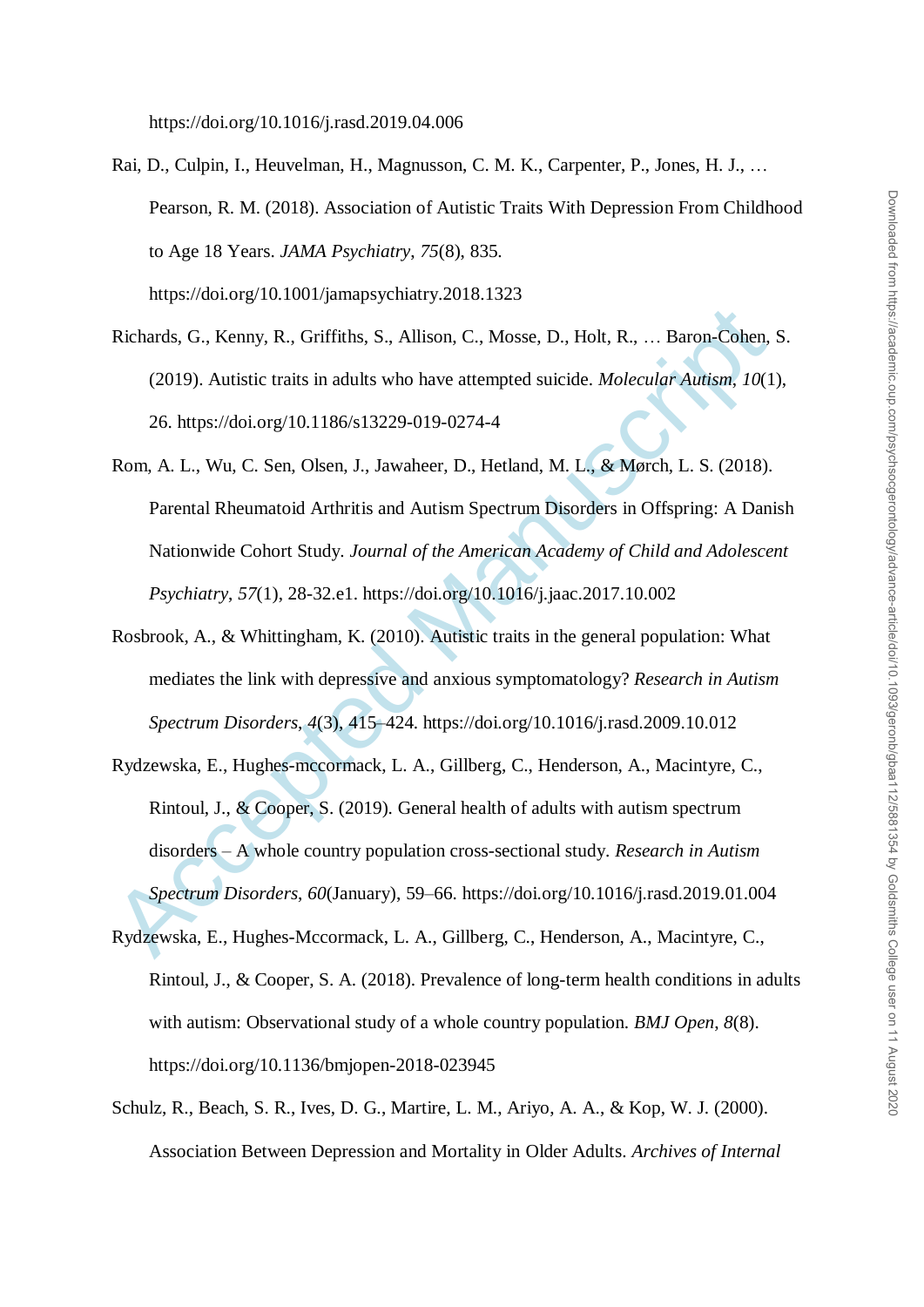*Medicine*, *160*(12), 1761. https://doi.org/10.1001/archinte.160.12.1761

- Simonoff, E., Pickles, A., Charman, T., Chandler, S., Loucas, T., & Baird, G. (2008). Psychiatric disorders in children with autism spectrum disorders: Prevalence, comorbidity, and associated factors in a population-derived sample. *Journal of the American Academy of Child and Adolescent Psychiatry*, *47*(8), 921–929. https://doi.org/10.1097/CHI.0b013e318179964f
- Spitzer, R. L., Kroenke, K., Williams, J. W., & Löwe, B. (2006). A brief measure for assessing generalized anxiety disorder: The GAD-7. *Archives of Internal Medicine*, *166*(10), 1092–1097. https://doi.org/10.1001/archinte.166.10.1092
- Stewart, G. R., Charlton, R. A., & Wallace, G. L. (2018). Aging with elevated autistic traits: Cognitive functioning among older adults with the broad autism phenotype. *Research in Autism Spectrum Disorders*, *54*(December 2017), 27–36. https://doi.org/10.1016/j.rasd.2018.06.009
- Stuart-Hamilton, I., Griffith, G., & Totsika, V. (2010). The circumstance and support needs of older people with autism. *Report for the Welsh Assembly Government*, (September). Retrieved from www.autism.org.uk/iexist
- https://doi.org/10.1097/CHL0b013e318179964f<br>
Spitzer, R. L., Kroenke, K., Williams, J. W., & Löwe, B. (2006). A brief measure for<br>
assessing generalized anxiety disorder: The GAD-7. Archives of Internal Medicine,<br>
166(10), Tick, B., Colvert, E., McEwen, F., Stewart, C., Woodhouse, E., Gillan, N., … Rijsdijk, F. (2016). Autism Spectrum Disorders and Other Mental Health Problems: Exploring Etiological Overlaps and Phenotypic Causal Associations. *Journal of the American Academy of Child & Adolescent Psychiatry*, *55*(2), 106-113.e4. https://doi.org/10.1016/j.jaac.2015.11.013
- United Nations. (2019). United Nations Word Population Prospects 2020. Retrieved November 29, 2019, from https://population.un.org/wpp/DataQuery
- Westwood, H., Eisler, I., Mandy, W., Leppanen, J., Treasure, J., & Tchanturia, K. (2016). Using the Autism-Spectrum Quotient to Measure Autistic Traits in Anorexia Nervosa: A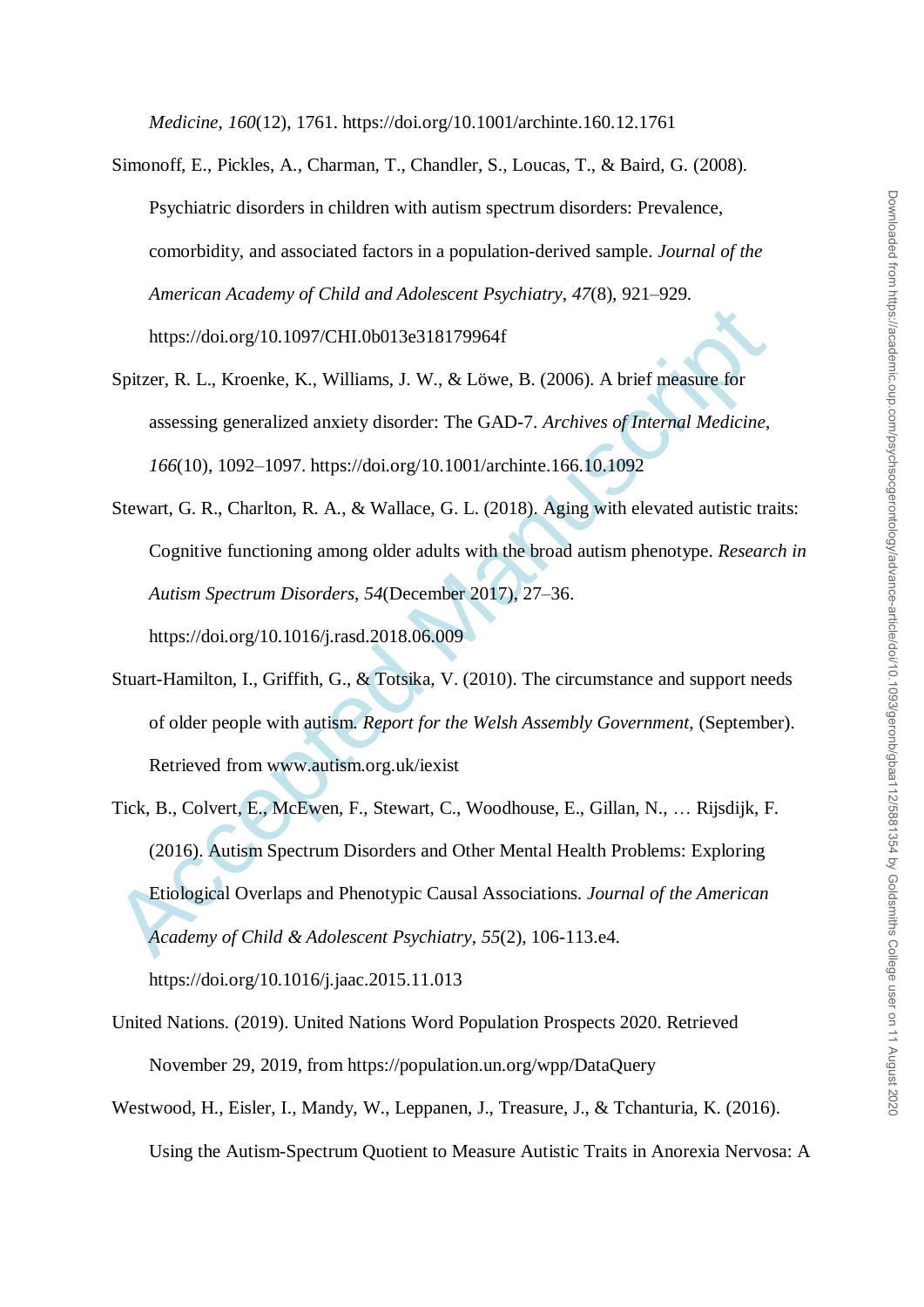Systematic Review and Meta-Analysis. *Journal of Autism and Developmental Disorders*, *46*(3), 964–977. https://doi.org/10.1007/s10803-015-2641-0

Accepted Manuscript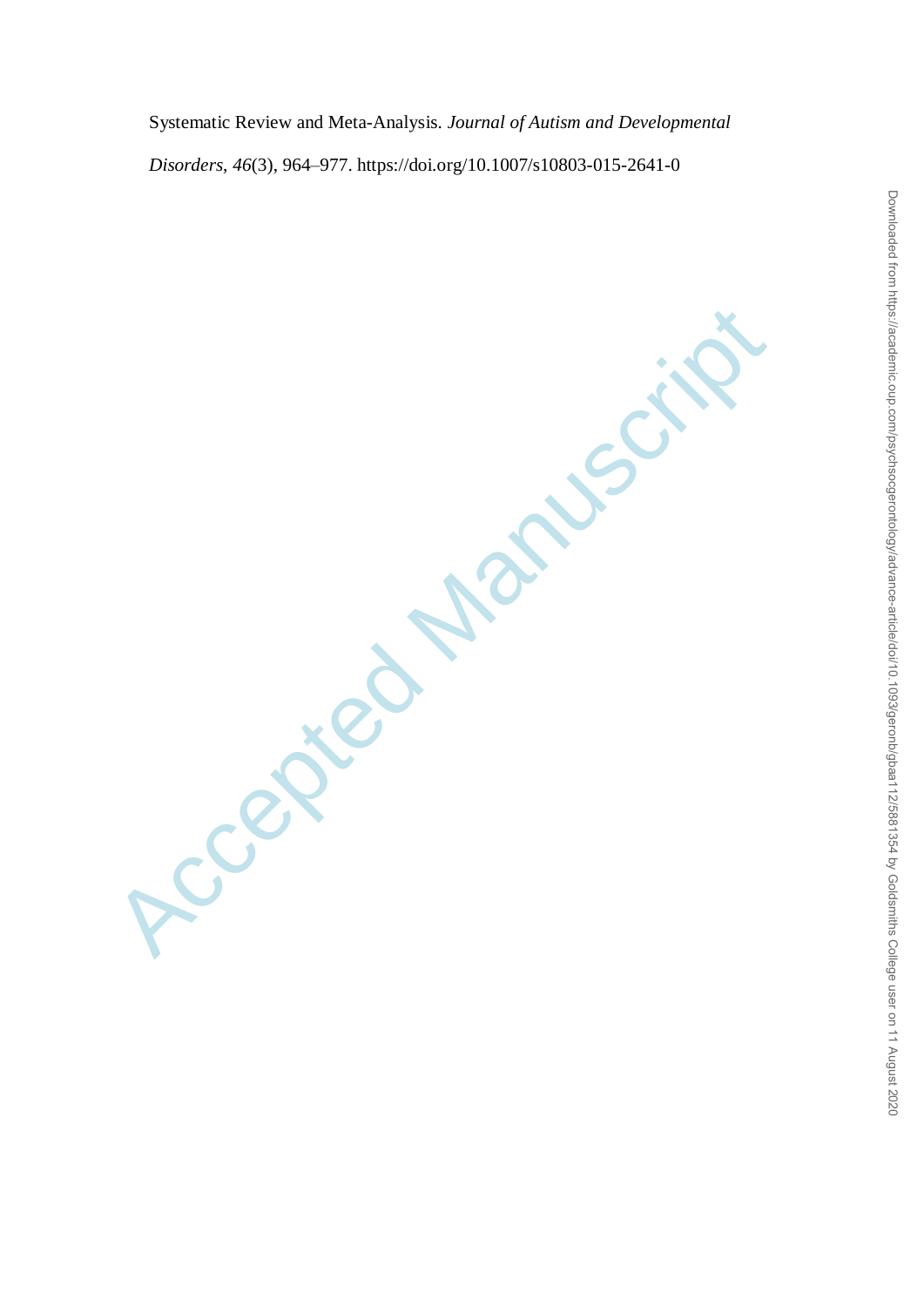|                                        |                                                                                        | <b>Control Older Adults</b><br><b>AS Traits</b><br>$(n = 10,495)$<br>$(n = 276)$ |                                                                                |                                  | <b>Group difference</b>                                                         | <b>Effect Size</b>                 |                          |
|----------------------------------------|----------------------------------------------------------------------------------------|----------------------------------------------------------------------------------|--------------------------------------------------------------------------------|----------------------------------|---------------------------------------------------------------------------------|------------------------------------|--------------------------|
| Age                                    | M(SD)<br>95% CI                                                                        | 62.42<br>$62.29 - 62.55$                                                         | (6.67)                                                                         | 62.97                            | (6.74)<br>$62.17 - 63.77$                                                       | $F(1,10769) = 1.83,$<br>$p = .176$ | 0.08<br>$[-0.04 - 0.01]$ |
|                                        | Range                                                                                  | $50 - 81$                                                                        |                                                                                |                                  | $50 - 81$                                                                       |                                    |                          |
| Gender                                 | male: female<br>$\%$                                                                   |                                                                                  | 3200:7295<br>$30.5\% : 69.5\%$                                                 |                                  | 90:186<br>32.6%: 67.4%                                                          | $\chi$ 2 = .57,<br>$p = .451$      | 0.05<br>$[0-.09 - 0.19]$ |
| <b>Marital Status</b>                  | <b>Married</b><br>Widowed<br>Separated<br>Divorced<br>Civil Partnership                | 7516<br>476<br>177<br>991<br>56                                                  | $(71.8\%)$<br>$(4.5\%)$<br>$(1.7\%)$<br>$(9.5\%)$<br>$(0.5\%)$                 | 171<br>$8\phantom{.}$<br>5<br>37 | $(62.0\%)$<br>$(2.9\%)$<br>$(1.8\%)$<br>$(13.4\%)$<br>$(0.4\%)$                 | $\chi$ 2 = 22.78,<br>$p < .001***$ | 0.27<br>$[0.15 - 0.39]$  |
| <b>Education history</b>               | Co-habiting<br>Single<br>School to 16<br>School to 18<br>Undergraduate<br>Postgraduate | 684<br>570<br>1445<br>3263<br>3566<br>2196                                       | $(6.5\%)$<br>$(5.4\%)$<br>$(13.8\%)$<br>$(31.2\%)$<br>$(34.1\%)$<br>$(21.0\%)$ | 28<br>26<br>43<br>73<br>99<br>61 | $(10.1\%)$<br>$(9.4\%)$<br>$(15.6\%)$<br>$(26.4\%)$<br>$(35.9\%)$<br>$(22.1\%)$ | $\chi$ 2 = 2.97,<br>$p = .395$     | 0.02<br>$[-0.10 - 0.14]$ |
| <b>Current</b><br>employment<br>status | Employed<br>Retired<br>Unemployed                                                      | 5809<br>4331<br>330                                                              | $(55.5\%)$<br>$(41.4\%)$<br>$(3.2\%)$                                          | 140<br>122<br>14                 | $(50.7\%)$<br>$(44.2\%)$<br>$(5.1\%)$                                           | $\chi$ 2 = 4.72,<br>$p = .094$     | 0.12<br>$[0.00 - 0.23]$  |
|                                        | Note: * $p < .05$ , ** $p < .01$ , *** $p < .001$                                      |                                                                                  |                                                                                |                                  |                                                                                 |                                    |                          |

*Table 1. Demographic characteristics of the COA and AST groups.*

© The Author(s) 2020. Published by Oxford University Press on behalf of The Gerontological Society of America. All rights reserved. For permissions, please email: journals.permissions@oup.com.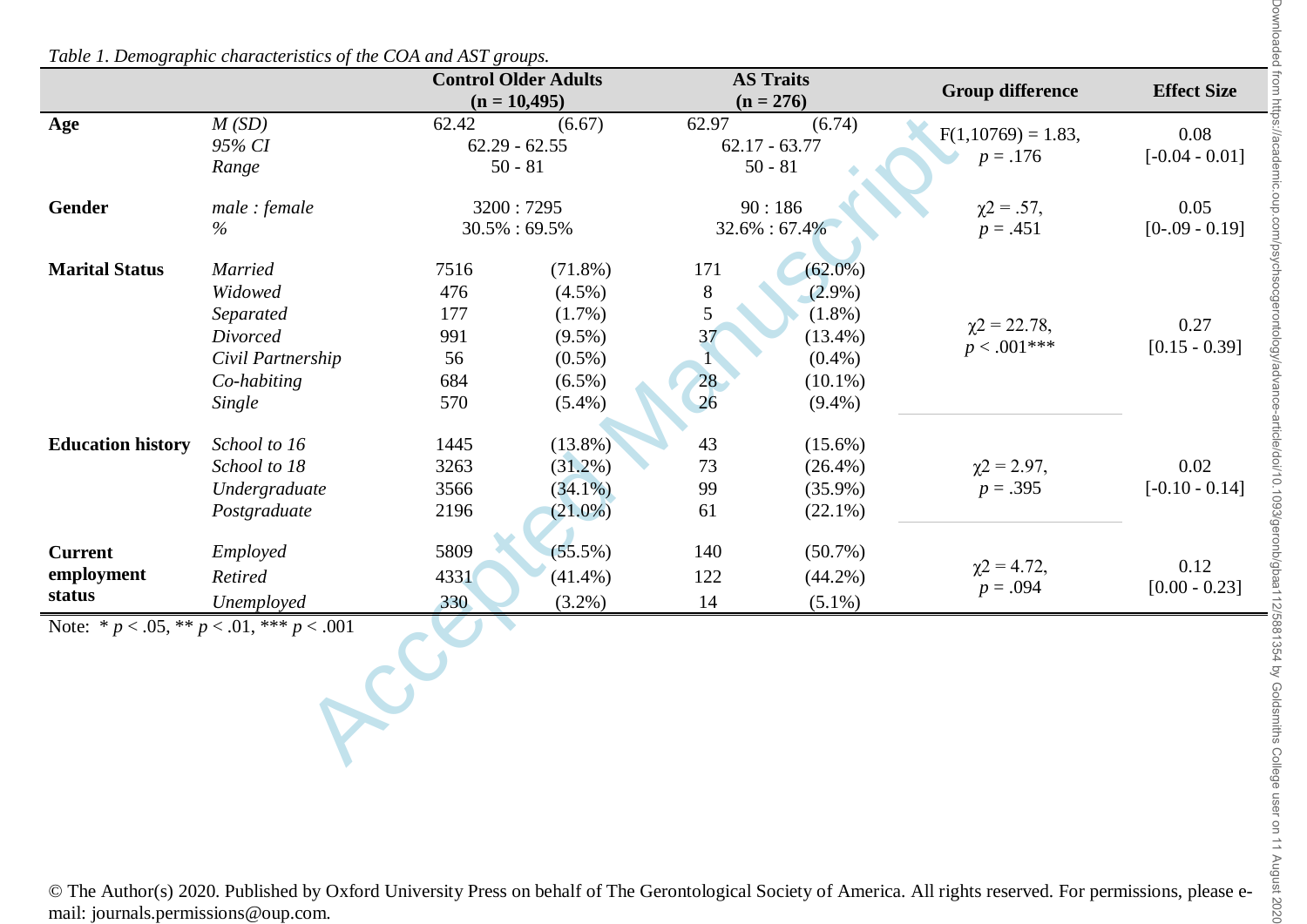|                           |                                            | <b>Control Older</b> |                         | <b>AS Traits</b> |            | Group                                          | <b>Effect</b>              | <b>Odds</b>                                    | <b>Whole Sample</b>                 |  |
|---------------------------|--------------------------------------------|----------------------|-------------------------|------------------|------------|------------------------------------------------|----------------------------|------------------------------------------------|-------------------------------------|--|
|                           | Major depressive                           |                      | Adults ( $n = 10,495$ ) | $(n = 276)$      |            | <b>Difference</b>                              | <b>Size</b><br>0.82        | Ratio<br>4.41                                  | Association $\neq$ (n = 20,220)     |  |
| Psychiatric<br>conditions | disorder                                   | 2411                 | $(23.0\%)$              |                  |            | 153 (55.4%) $\chi$ 2 = 156.24, p < .001***     | $[0.68 - 0.95]$            | $[3.46 - 5.62]$                                | $r = .171, p < .001***$             |  |
|                           | Generalized anxiety<br>disorder            | 1294                 | $(12.4\%)$              |                  |            | 86 (31.2%) $\gamma$ 2 = 85.35, p < .001***     | 0.67<br>$[0.52 - 0.81]$    | 3.37<br>$[2.60 - 4.34]$                        | $r = .123, p < .001***$             |  |
|                           | Social anxiety                             | 80                   | $(0.8\%)$               | 21               |            | $(7.6\%)$ $\chi$ 2 = 135.70, p < .001***       | $-1.35$<br>$[1.09 - 1.62]$ | 11.68<br>$[7.23 - 18.88]$                      | $r = .116, p < .001*** \frac{8}{5}$ |  |
|                           | Mania                                      | 50                   | $(0.5\%)$               | 7                |            | $(2.5\%)$ $\chi$ 2 = 21.67, <i>p</i> < .001*** | 0.92<br>$[0.48 - 1.36]$    | 5.33<br>$[2.39 - 11.85]$                       | $r = .046, p < .001***$             |  |
|                           | Agoraphobia                                | 29                   | $(0.3\%)$               | 6                |            | $(2.2\%)$ $\chi$ 2 = 29.89, p < .001***        | 1.11<br>$[0.62 - 1.60]$    | 7.75<br>$[3.20 - 18.78]$                       | $r = .045, p < .001***$             |  |
|                           | Panic Attacks                              | 444                  | $(4.2\%)$               | 35               |            | $(12.7\%)$ $\gamma$ 2 = 45.19, p < .001***     | 0.65<br>$[0.45-.85]$       | 3.28<br>$[2.27 - 4.73]$                        | $r = .080, p < .001***$             |  |
|                           | OCD                                        | 28                   | $(0.3\%)$               | 6                |            | $(2.2\%)$ $\gamma$ 2 = 31.08, p < .001***      | 1.14<br>$[0.65 - 1.63]$    | 8.02<br>$[3.30 - 19.47]$                       | $r = .056, p < .001***$             |  |
|                           | Anorexia nervosa                           | 73                   | $(0.7\%)$               | 9                |            | $(3.3\%)$ $\chi$ 2 = 23.43, p < .001***        | 0.85<br>$[0.47 - 1.26]$    | 4.74<br>$[2.35 - 9.58]$                        | $r = .032, p < .001***$             |  |
|                           | Bulimia nervosa                            | 41                   | $(0.4\%)$               | 6                |            | $(2.2\%)$ $\chi$ 2 = 19.68, p < .001***        | 0.94<br>$[0.46 - 1.42]$    | 5.53<br>$[2.33 - 13.12]$                       | $r = .035, p < .001***$             |  |
|                           | Binge eating                               | 39                   | $(0.4\%)$               |                  |            | $(1.8\%)$ $\chi$ 2 = 13.70, p < .001***        | 0.86<br>$[0.35 - 1.38]$    | 4.82<br>$[1.88 - 12.31]$                       | $r = .044, p < .001***$             |  |
|                           | Schizophrenia                              | $\overline{2}$       | $(0.0\%)$               | $\bf{0}$         | $(0.0\%)$  | $\chi$ 2 = .05, p = .819                       | 0.00                       | 1.00<br>$[0.99 - 1.00]$                        | $r = .001, p = .176$                |  |
|                           | Other psychotic illness                    | 16                   | $(0.2\%)$               | 3                |            | $(1.1\%)$ $\chi$ 2 = 13.37, <i>p</i> < .001*** | 1.05<br>$[0.37 - 1.73]$    | 6.77<br>$[1.97 - 23.25]$                       | $r = .027, p < .001***$             |  |
|                           | Personality disorder                       | 6                    | $(0.1\%)$               | 5                |            | $(1.8\%)$ $\chi$ 2 = 81.14, p < .001***        | 1.83<br>$[1.19 - 2.46]$    | 27.64<br>$[8.72 - 87.65]$                      | $r = .069, p < .001***$             |  |
|                           | <b>Autism Spectrum</b><br><i>Disorders</i> | $\overline{0}$       |                         | 21               |            | $(7.6\%)$ $\chi$ 2 = 800.01, p < .001***       | 3.73                       | 864.21<br>$[2.61 - 4.83]$ $[115.80 - 6449.43]$ | $r = .148, p < .001***$             |  |
|                           | <b>ADD/ADHD</b>                            |                      | $(0.0\%)$               | 2                |            | $(0.7\%)$ $\chi$ 2 = 49.39, p < .001***        | 2.01<br>$[0.92 - 3.09]$    | 38.29<br>$[5.37 - 272.86]$                     | $r = .049, p < .001***$             |  |
| <b>Number of</b>          | No diagnoses                               | 7208                 | (68.7%)                 |                  | 89 (32.2%) |                                                |                            |                                                | College                             |  |
| psychiatric               |                                            | 2362                 | (22.5%)                 | 81               | (29.3%)    | $\chi$ 2 = 368.67, <i>p</i> < .001***          | 1.12                       |                                                | $r = .221, p < .001***$             |  |
| condition<br>diagnoses    |                                            | 684                  | $(6.5\%)$               | 58               | $(21.0\%)$ |                                                | $[0.99 - 1.23]$            |                                                |                                     |  |
|                           | 3 or more                                  | 241                  | $(2.3\%)$               |                  | 48 (17.4%) |                                                |                            |                                                | August 2020                         |  |

 $=$ nst 2020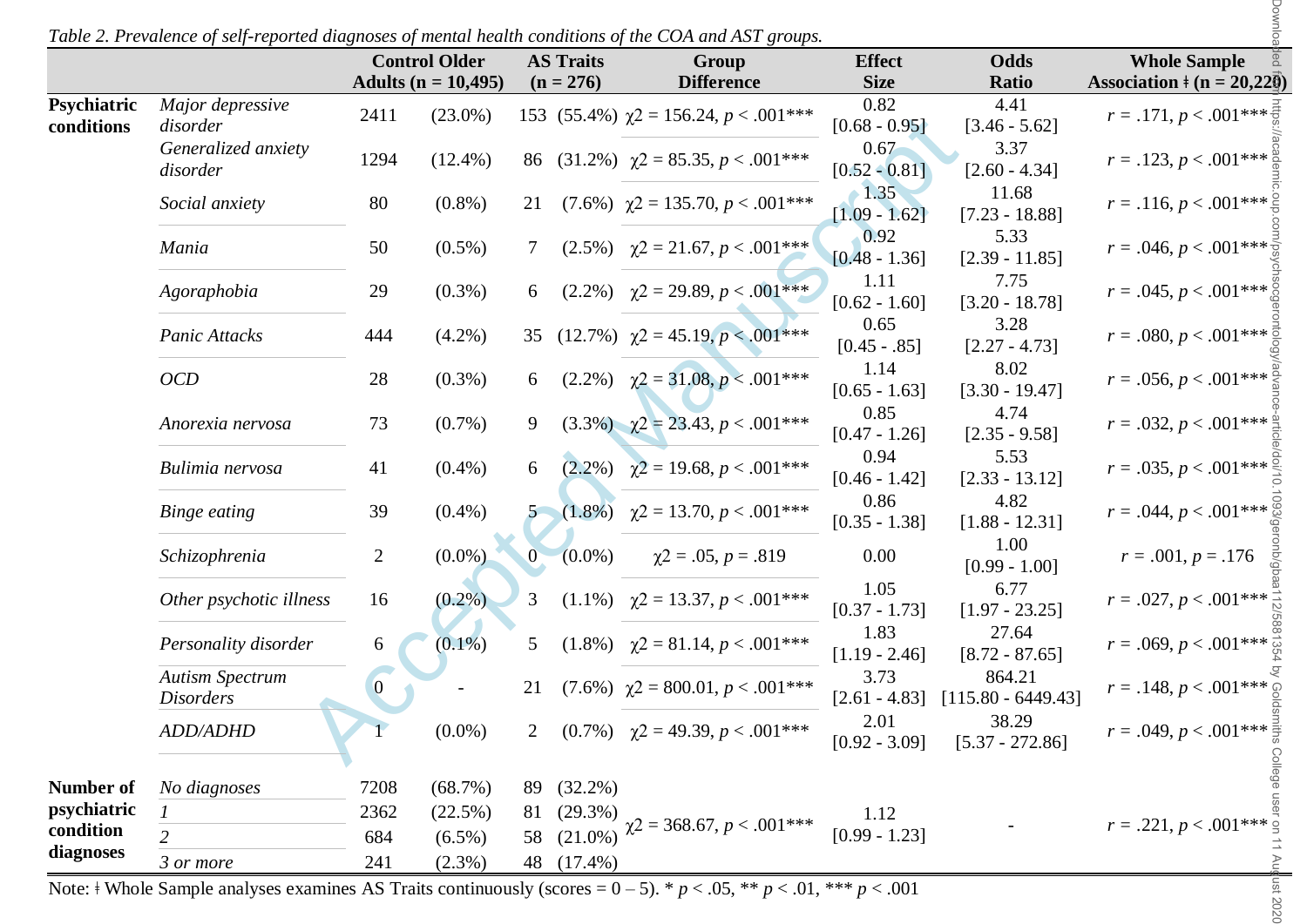|                                                  |                    |      | <b>Control Older</b><br>Adults ( $n = 10,495$ ) |      | <b>AS Traits</b><br>$(n = 276)$ | <b>Group Difference</b>                        | <b>Effect Size</b>      | <b>Odds</b><br>Ratio     | <b>Whole Sample Association ‡</b><br>$(n = 20,220)$ |
|--------------------------------------------------|--------------------|------|-------------------------------------------------|------|---------------------------------|------------------------------------------------|-------------------------|--------------------------|-----------------------------------------------------|
| <b>Depression</b><br>$(max score = 27)$          | Mean(SD)<br>95% CI | 2.26 | (2.80)<br>$2.20 - 2.31$                         | 6.18 | (5.09)<br>$5.58 - 6.78$         | $F(1,10767) = 495.81,$<br>$p < .001***$        | 1.36<br>$[1.23 - 1.47]$ |                          | $r = .258, p < .001***$                             |
| <b>Anxiety</b><br>$(max score = 21)$             | Mean(SD)<br>95% CI | 1.29 | (2.32)<br>$1.24 - 1.33$                         | 4.32 | (4.57)<br>$3.78 - 4.86$         | $F(1,10766) = 424.98$ ,<br>$p < .001***$       | 1.26<br>$[1.14 - 1.37]$ |                          | $r = .231, p < .001***$                             |
| <b>Depression</b><br>$(cut \text{ off} = >10)$   | Frequency $(\% )$  | 310  | $(3.0\%)$                                       | 61   | $(22.1\%)$                      | $\chi$ <sup>2</sup> = 296.36,<br>$p < .001***$ | 1.23<br>$[1.06 - 1.39]$ | 9.32<br>$[6.86 - 12.65]$ |                                                     |
| <b>Anxiety</b><br>$(cut \text{ off} \equiv >10)$ | Frequency $(\% )$  | 143  | $(1.4\%)$                                       | 33   | $(12.0\%)$                      | $\chi$ 2 = 187.69,<br>$p < .001***$            | 1.26<br>$[1.03 - 1.48]$ | 9.82<br>$[6.59 - 14.65]$ |                                                     |

*Table 3. Self-report questionnaire means and cut-off frequencies of the COA and AST groups.*

Note: Depression measured using PHQ-9; Anxiety measured using GAD-7.

 $\frac{1}{4}$  Whole Sample analyses examines AS Traits continuously (scores = 0 – 5). \* *p* < .05, \*\* *p* < .01, \*\*\* *p* < .001

Accepter